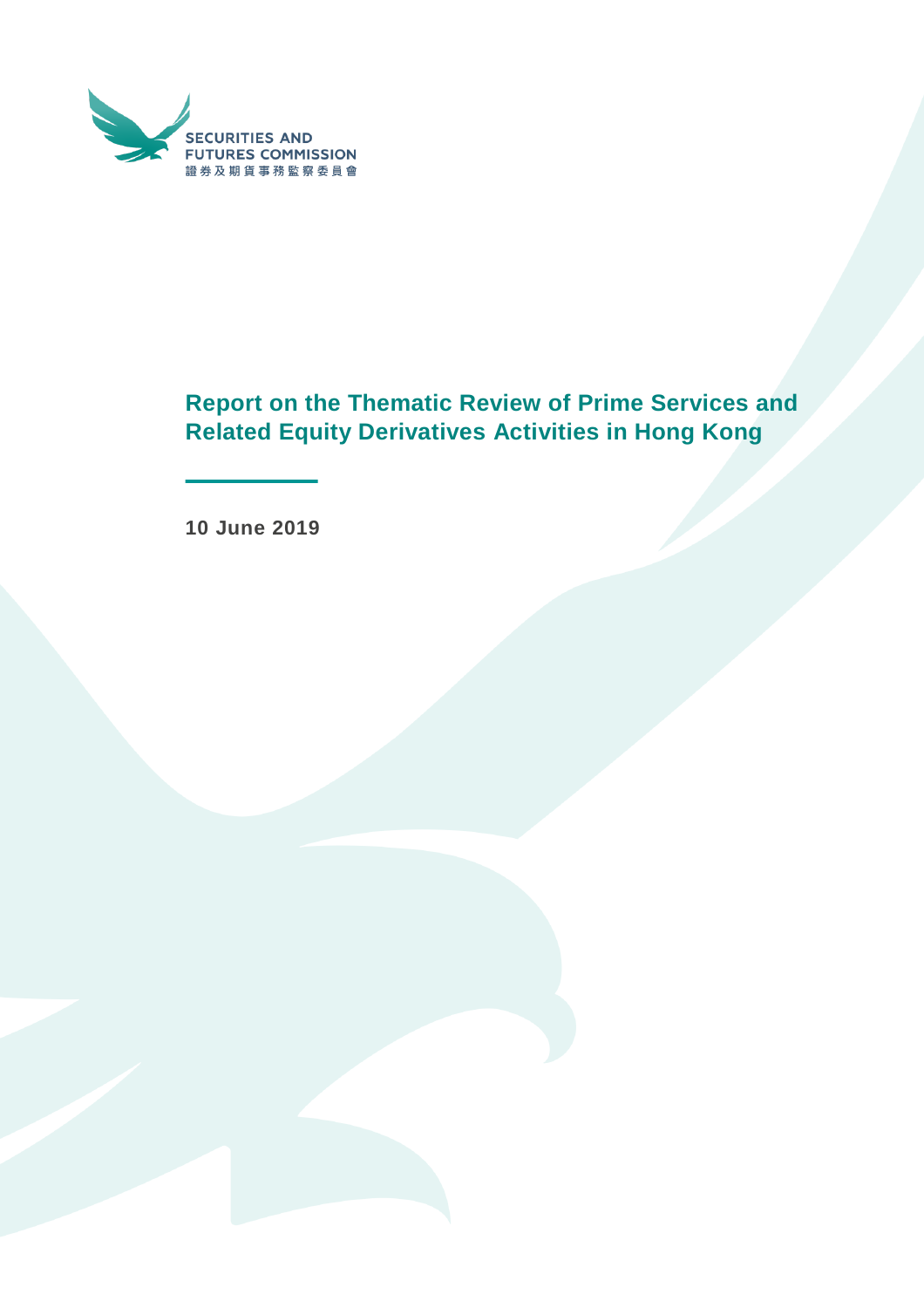

# **Contents**

|    | A. Introduction                                    |                                                   |                |
|----|----------------------------------------------------|---------------------------------------------------|----------------|
| В. | The prime services industry landscape in Hong Kong |                                                   |                |
|    | L.                                                 | <b>Prime services provided in Hong Kong</b>       | 5              |
|    | Ш.                                                 | Prime services clientele and growth               | $\overline{7}$ |
|    | Ш.                                                 | <b>Contracting entities</b>                       | 8              |
|    | IV.                                                | <b>Global support model</b>                       | 8              |
|    | V.                                                 | Sole or multiple prime brokers                    | 9              |
|    | VI.                                                | Trading strategies used by prime services clients | 10             |
| C. | <b>Findings and good practices</b>                 |                                                   |                |
|    | L.                                                 | Governance and management supervision             | 11             |
|    | ΙΙ.                                                | <b>Client life cycle management</b>               | 14             |
|    | Ш.                                                 | <b>Margin financing</b>                           | 18             |
|    | IV.                                                | Short selling and securities lending              | 22             |
|    | V.                                                 | <b>Handling of client assets</b>                  | 26             |
|    | VI.                                                | <b>Risk management and controls</b>               | 29             |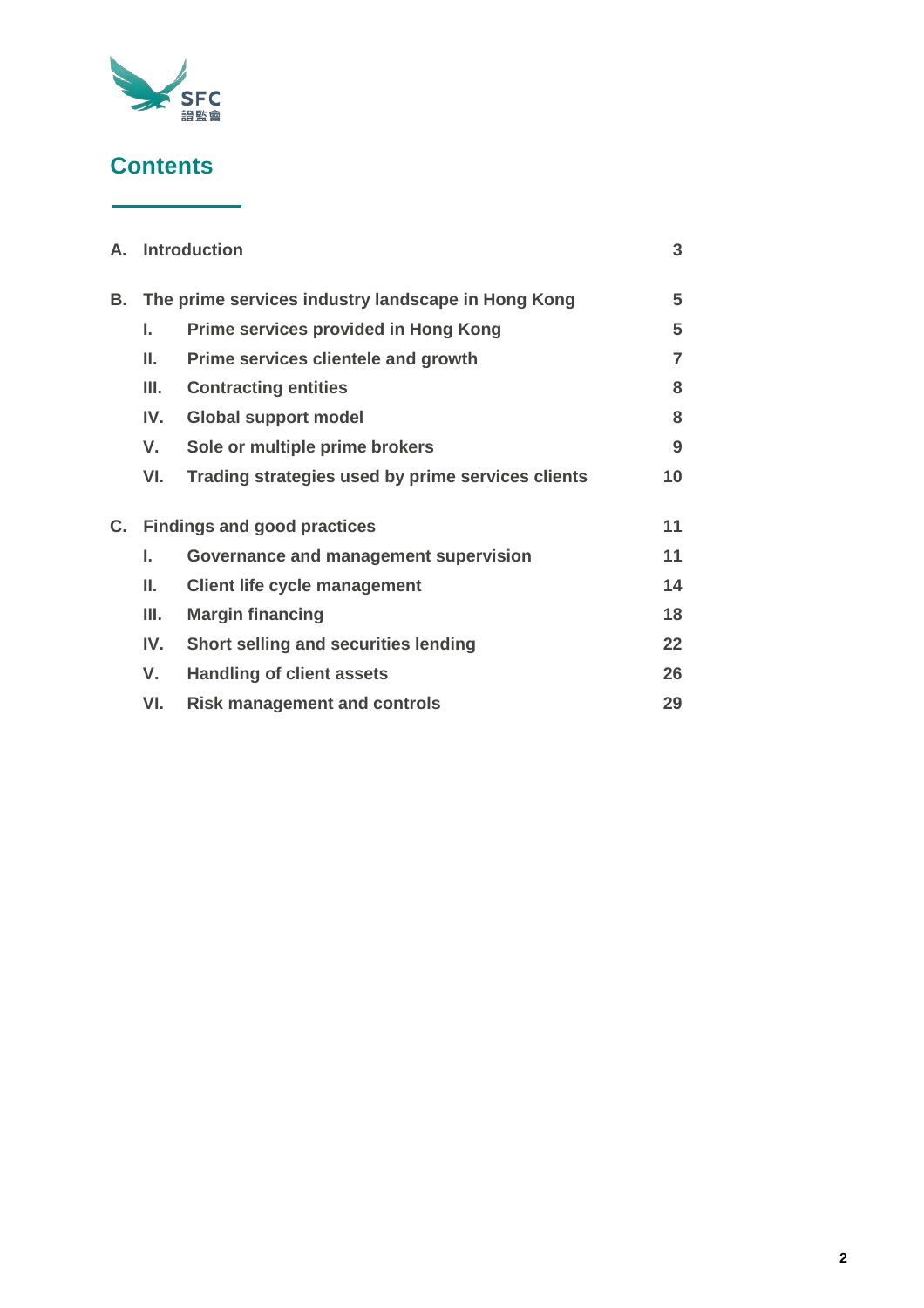

# **A. Introduction**

- 1. In October 2017, the Securities and Futures Commission (SFC) commenced a thematic review of prime brokers (PBs) to assess their practices, internal controls and risk management processes. These PBs are financial institutions providing prime services and conducting related equity derivatives<sup>[1](#page-2-0)</sup> activities in Hong Kong.
- 2. Generally, prime services include the provision to institutional clients, such as hedge fund managers, of trade execution and clearing, securities borrowing and lending, custody, financing solutions, synthetic prime services, reporting, capital introduction and consulting services.
- 3. Hong Kong is typically the Asia hub for financial institutions' equities businesses, within which prime services tend to reside. As many prime services clients, including international hedge funds and other institutional clients, have a strong presence in Hong Kong, prime services provided locally to international clients conducting trading or related activities in the Asia Pacific region are often managed in Hong Kong with oversight at the group level.
- 4. While operating models for prime services can be complex and may involve multiple legal entities of a financial institution across different jurisdictions, if clients are serviced in Hong Kong or if PBs are carrying out their prime services in Hong Kong, PBs are expected to comply with the applicable rules and regulations in Hong Kong regardless of where the risk positions are booked. In addition, PBs acting as the Asia hub to conduct business activities for their groups should also have adequate controls and procedures in place to follow the standards established by their group companies to facilitate the group companies' compliance with the rules and regulations which apply to them.
- 5. The scope of the thematic review primarily covered the following:
	- Governance and management supervision;<br>Client life cycle management:
	- Client life cycle management;
	- Margin financing;

- **Short selling and securities lending;**
- Handling of client assets; and
- Risk management and controls.
- 6. The thematic review was conducted in two phases:
	- (a) A questionnaire was sent to 17 selected financial institutions operating in Hong Kong to collect information about whether they offered prime services, their practices in relation to the scope of services provided, their front-to-back business processes and risk management frameworks for prime services and their related equity derivatives activities. According to the responses, 13 out of the 17 institutions surveyed offered a full range of prime services in Hong Kong.
	- (b) In the second phase, PBs with different business models were selected for prudential visits to further verify their responses to the questionnaire or on-site

<span id="page-2-0"></span><sup>1</sup> For example, PBs often utilise equity derivatives in the provision of their synthetic prime services to allow clients to synthetically obtain certain exposure.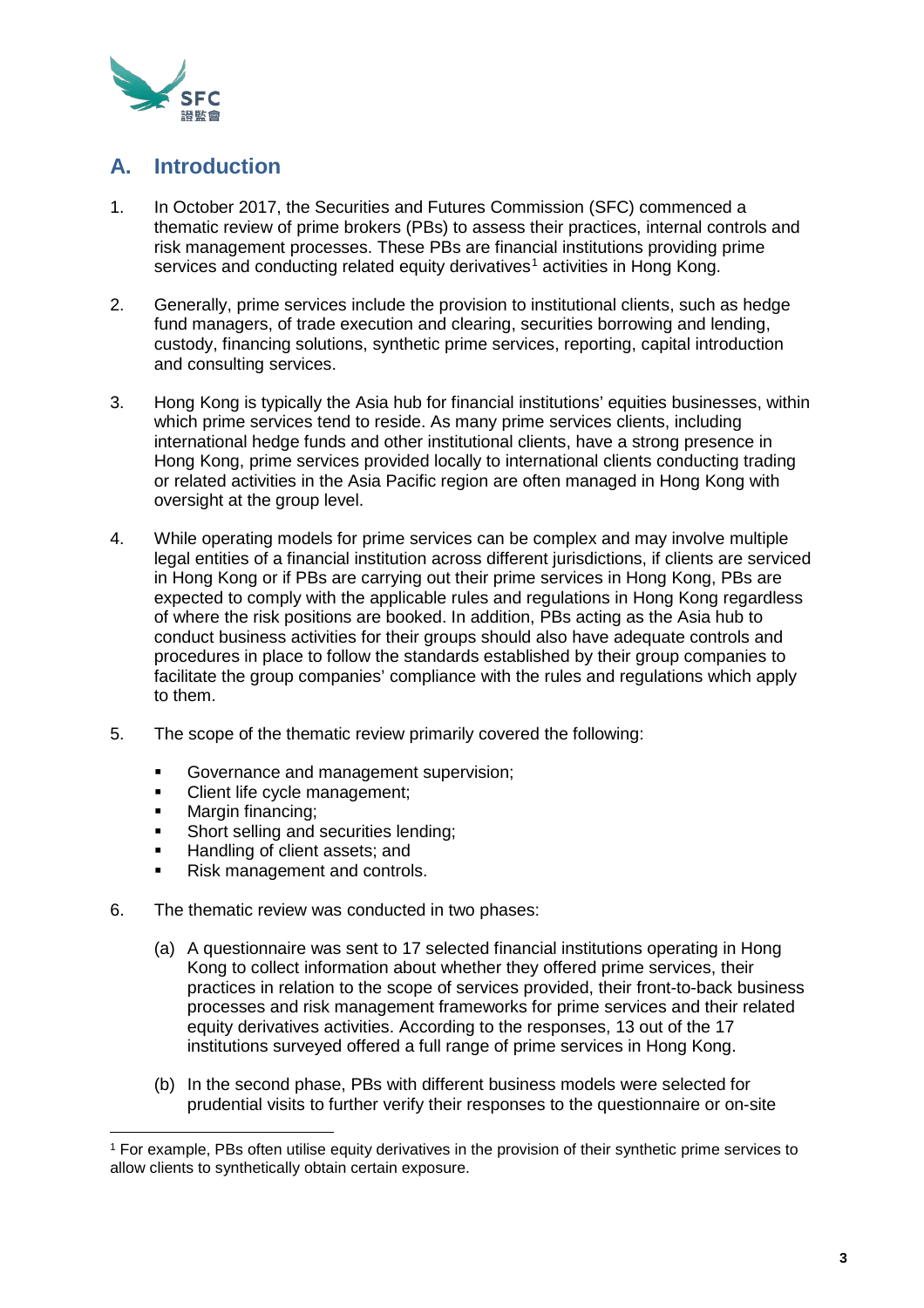

inspections to assess their key risks and validate their controls for the provision of prime services activities.

- 7. Together with the circular to intermediaries on prime services and related equity derivatives activities issued on the same day as this report, the SFC provides the industry with a summary of the findings of the thematic review as well as examples of good practices and our overall expectations. The examples of good practices from the thematic review are non-exhaustive and PBs should not regard them as the only methods for complying with the regulatory requirements. PBs are also encouraged to pay attention to the areas for improvement to avoid ineffective practices and internal control deficiencies.
- 8. As the financial market evolves, the SFC enhances regulatory requirements as needed. Market participants are reminded to continuously assess how regulatory changes would affect the regulated activities they carry out in Hong Kong, especially in the provision of prime services where the business processes could be spread across various jurisdictions or managed on a regional or global basis.
- 9. The SFC will keep abreast of both local and global developments relating to prime services and propose regulatory changes where appropriate.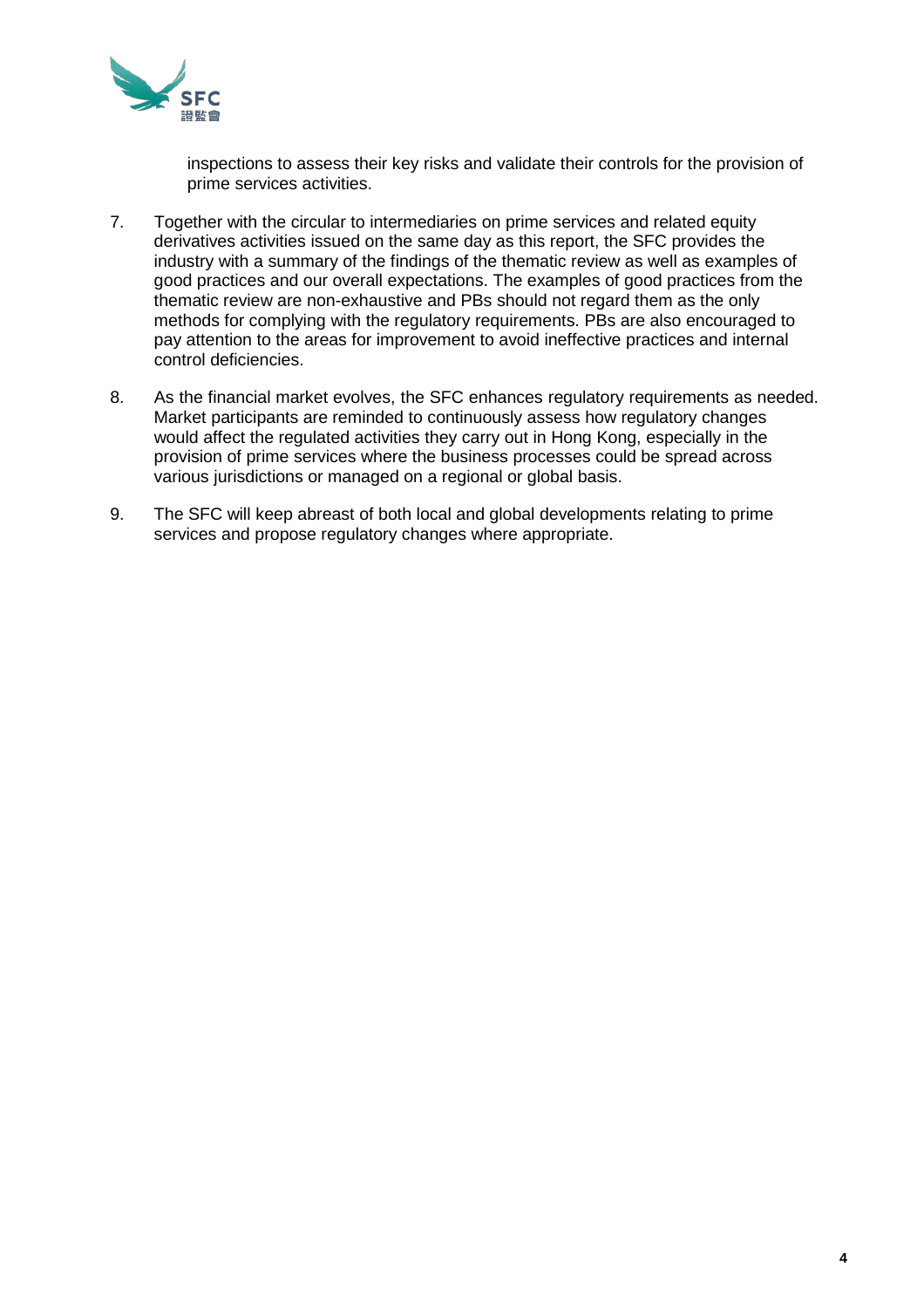

# **B. The prime services industry landscape in Hong Kong**

# **I. Prime services provided in Hong Kong**

10. The initial core service of PBs was to provide margin financing. Over time, in order to retain hedge fund business, PBs diversified their operations to securities borrowing and lending (SBL) and synthetic prime services. All the PBs surveyed provided the following services which were also their key revenue drivers (also see charts in paragraph 12):

| <b>Core prime services</b>                                                                                                                                                                                                                                                                                                                                                                          | <b>Synthetic prime</b><br>services                                                                                                                                                                                                                                                                                                                                                                                                 |                                                                                                                                                                                                                                                                                                                                                                 |
|-----------------------------------------------------------------------------------------------------------------------------------------------------------------------------------------------------------------------------------------------------------------------------------------------------------------------------------------------------------------------------------------------------|------------------------------------------------------------------------------------------------------------------------------------------------------------------------------------------------------------------------------------------------------------------------------------------------------------------------------------------------------------------------------------------------------------------------------------|-----------------------------------------------------------------------------------------------------------------------------------------------------------------------------------------------------------------------------------------------------------------------------------------------------------------------------------------------------------------|
| <b>Margin financing</b><br>PBs provided<br>financing to their<br>clients, allowing them<br>to obtain the leverage<br>required to support<br>their trading<br>strategies.<br>This could be<br>achieved through the<br>provision of a margin<br>loan within a credit<br>limit calculated<br>through a defined<br>margin methodology<br>and collateralised by<br>assets posted by a<br>client to a PB. | SBL<br>PBs provided their<br>clients with access to<br>lenders, such as<br>institutional investors<br>with deep portfolios of<br>securities which could<br>be used by hedge<br>funds to cover their<br>short positions and<br>facilitate short selling<br>strategies.<br>Securities were lent on<br>a collateralised basis.<br><b>Transactions were</b><br>managed by PBs and<br>governed by a<br>securities lending<br>agreement. | PBs allowed clients to<br>synthetically obtain<br>exposure to a certain<br>share without buying<br>or borrowing the<br>physical share,<br>especially in restricted<br>markets. This was<br>often done through a<br>total return swap<br>transaction.<br>Synthetic transactions<br>may be margined on a<br>transaction-by-<br>transaction or portfolio<br>basis. |

11. In addition to the key revenue drivers mentioned above, most PBs also provided operational support (eg, trade execution, clearing and settlement, custody services and account management services such as cash and position management, corporate actions and dividend event processing) and other ancillary services (eg, capital introduction<sup>[2](#page-4-0)</sup> and business consulting<sup>[3](#page-4-1)</sup>).

<span id="page-4-0"></span><sup>2</sup> PBs can introduce hedge fund clients to sources of funding, such as potential investors or capital streams from the asset and wealth management businesses of the PB's group.

<span id="page-4-1"></span><sup>&</sup>lt;sup>3</sup> PBs can provide consulting services to fund managers across the hedge fund life cycle from prelaunch through maturity and guide decision making.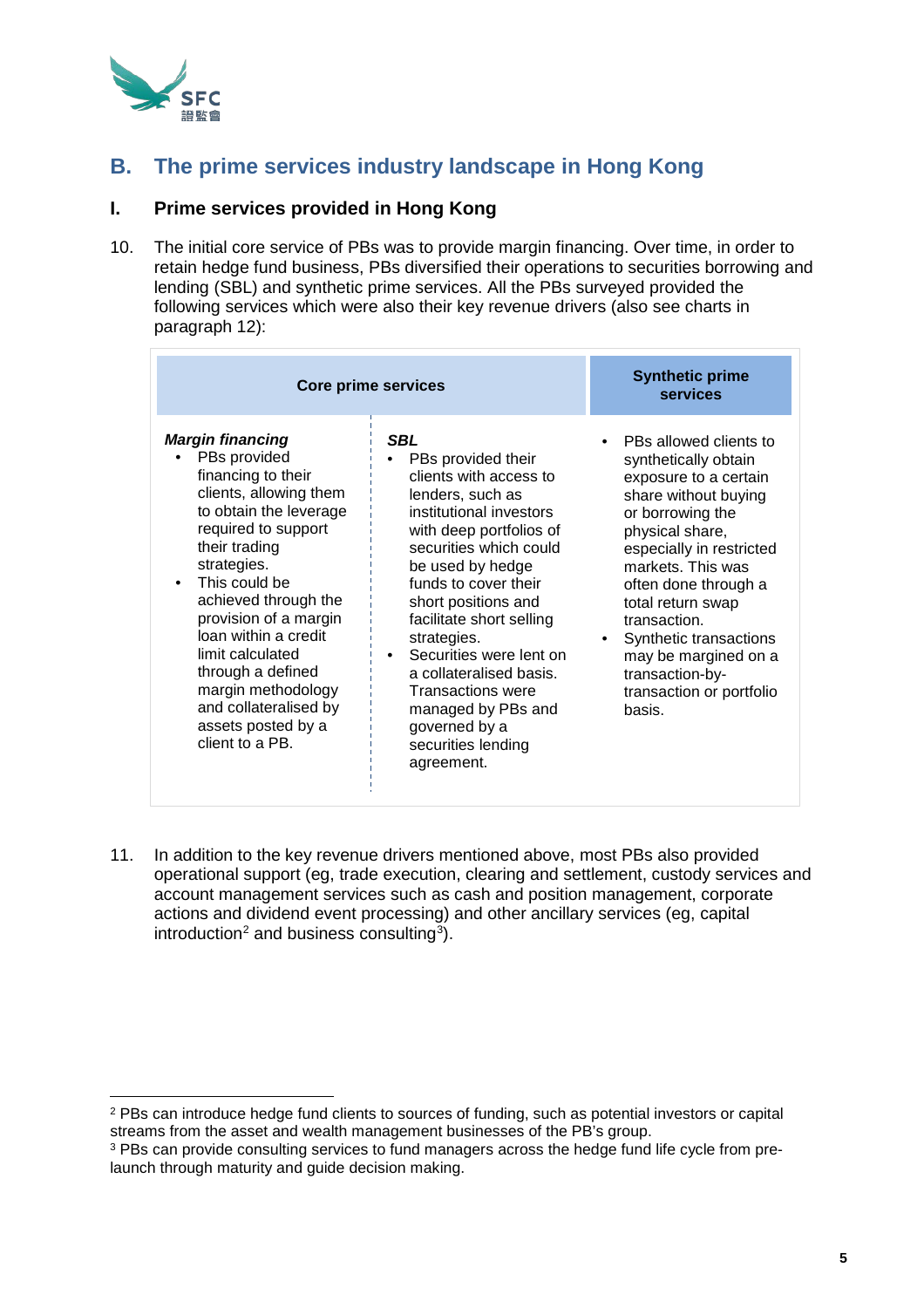

## 12. Based on our survey results, margin financing was the service most frequently used by clients, whereas synthetic prime services contributed the largest share of PBs' revenue.



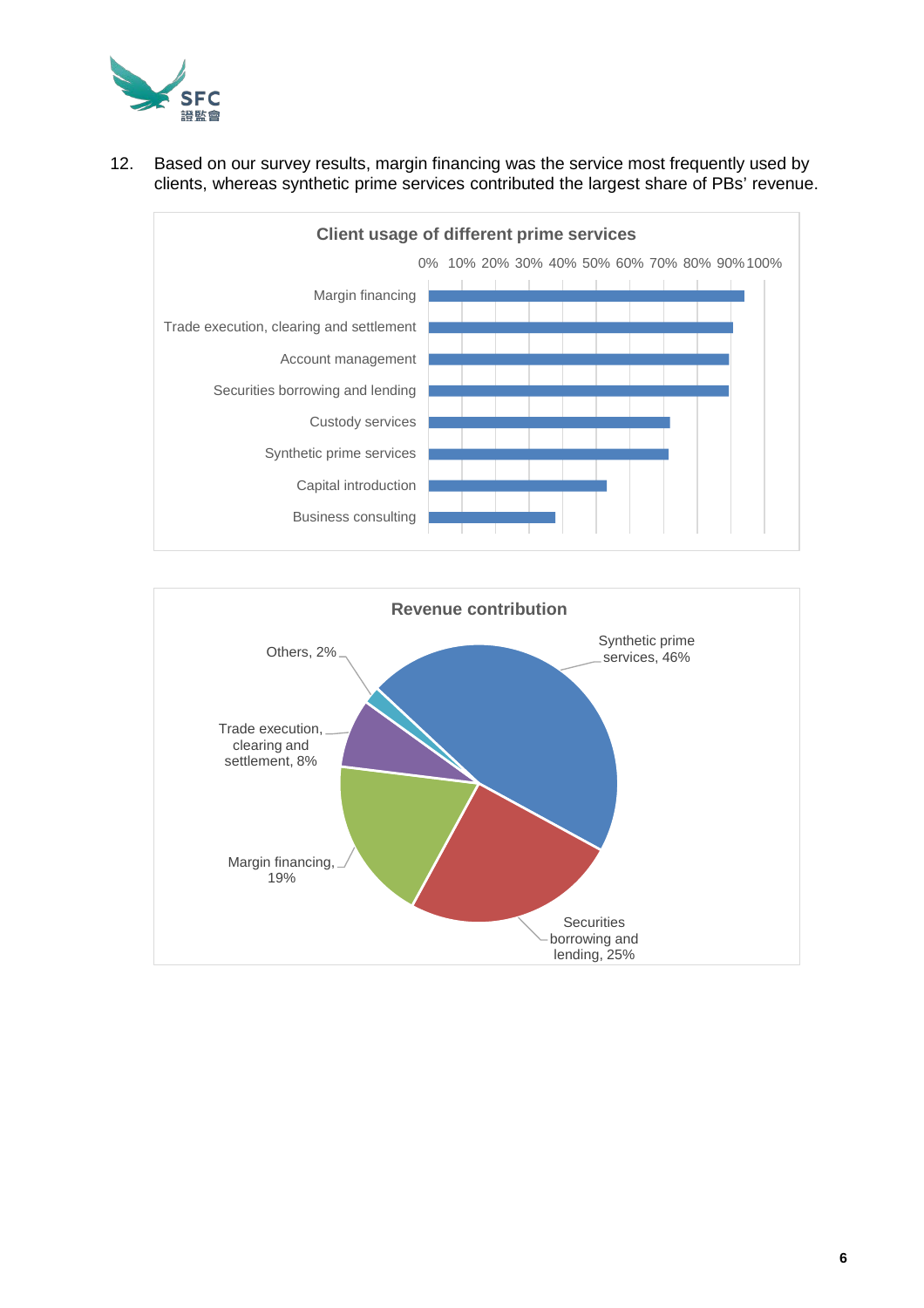

## **II. Prime services clientele and growth**

- 13. According to the PBs surveyed, a majority of their prime services clients were hedge funds, whose trading strategies and activities often required them to engage PBs as one of their key service providers.
- 14. The remaining clients were mainly other institutional clients and family offices (see chart below).



15. From data collected in the SFC's periodic surveys of the Hong Kong hedge fund industry, the number of hedge fund managers and the value of total hedge fund assets under management (AUM) in Hong Kong grew significantly over the last decade. From 2009 to 2018, total hedge fund AUM in Hong Kong more than tripled and the number of hedge funds managed by SFC-licensed hedge fund managers in Hong Kong increased 117% from 542 to 1,175. The growth of hedge funds contributed to the increasingly significant role played by PBs in the financial markets.

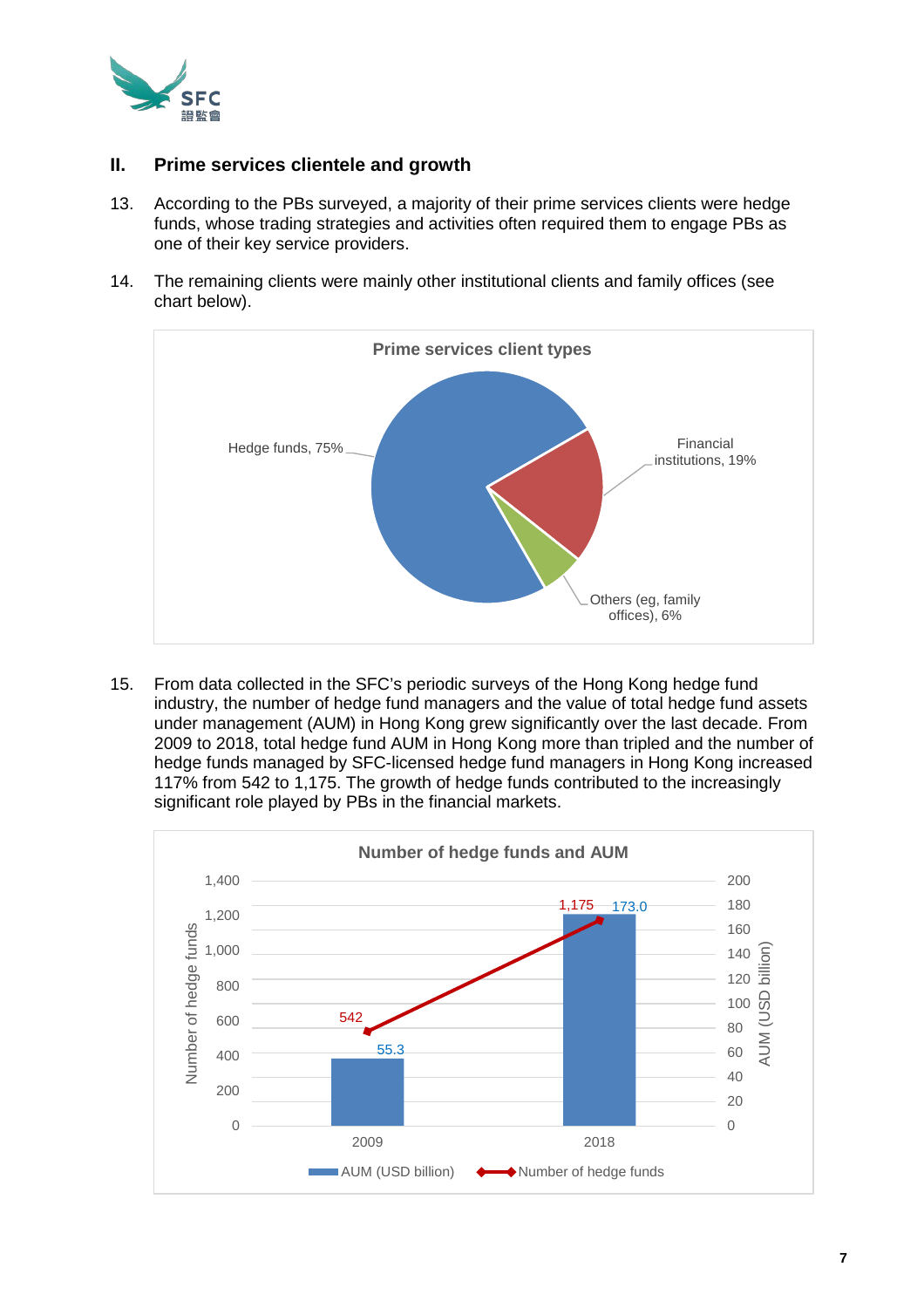

# **III. Contracting entities**

- 16. The contracting entity for the provision of prime services could be a securities firm or a bank within a financial institution. The location of a contracting entity of a PB depended on a number of factors, such as the country where the client was domiciled and the location of its key operations. Most PBs had contracting entities based in the UK (all 13 PBs surveyed) and the US (10 out of the 13 PBs surveyed), and these were the most commonly used contracting entities for prime services clients globally and regionally. Some PBs had other contracting entities domiciled in Australia, France and Ireland. The centralisation of contracting entities allowed PBs to achieve higher efficiency in risk management and significant savings through hedging, netting and offsetting positions while reducing the overall risk profile of the their businesses and therefore their capital and liquidity requirements.
- 17. In practice, US clients generally contracted with the US entity while all other international clients mostly contracted with the UK entity. We observed that clients serviced in Hong Kong were mostly Asia-based or international clients, and these clients would generally contract with the UK entity of a PB.

# **IV. Global support model**

18. Apart from serving Asia-based clients in the region, most PBs also offered "follow-thesun" support for their global clients where Hong Kong, as the regional equities hub, provided services to global clients which conduct trading in Asian markets. While these global hedge funds were primarily based in the US or Europe, our survey shows a sizable proportion were being serviced in Hong Kong.

| Percentage of global clients serviced in Hong Kong | Number of PBs. |
|----------------------------------------------------|----------------|
| 41% or above                                       |                |
| Between 31% and 40%                                |                |
| Between 21% and 30%                                |                |
| Between 11% and 20%                                |                |
| 10% or below                                       |                |
| <b>Total</b>                                       | 13             |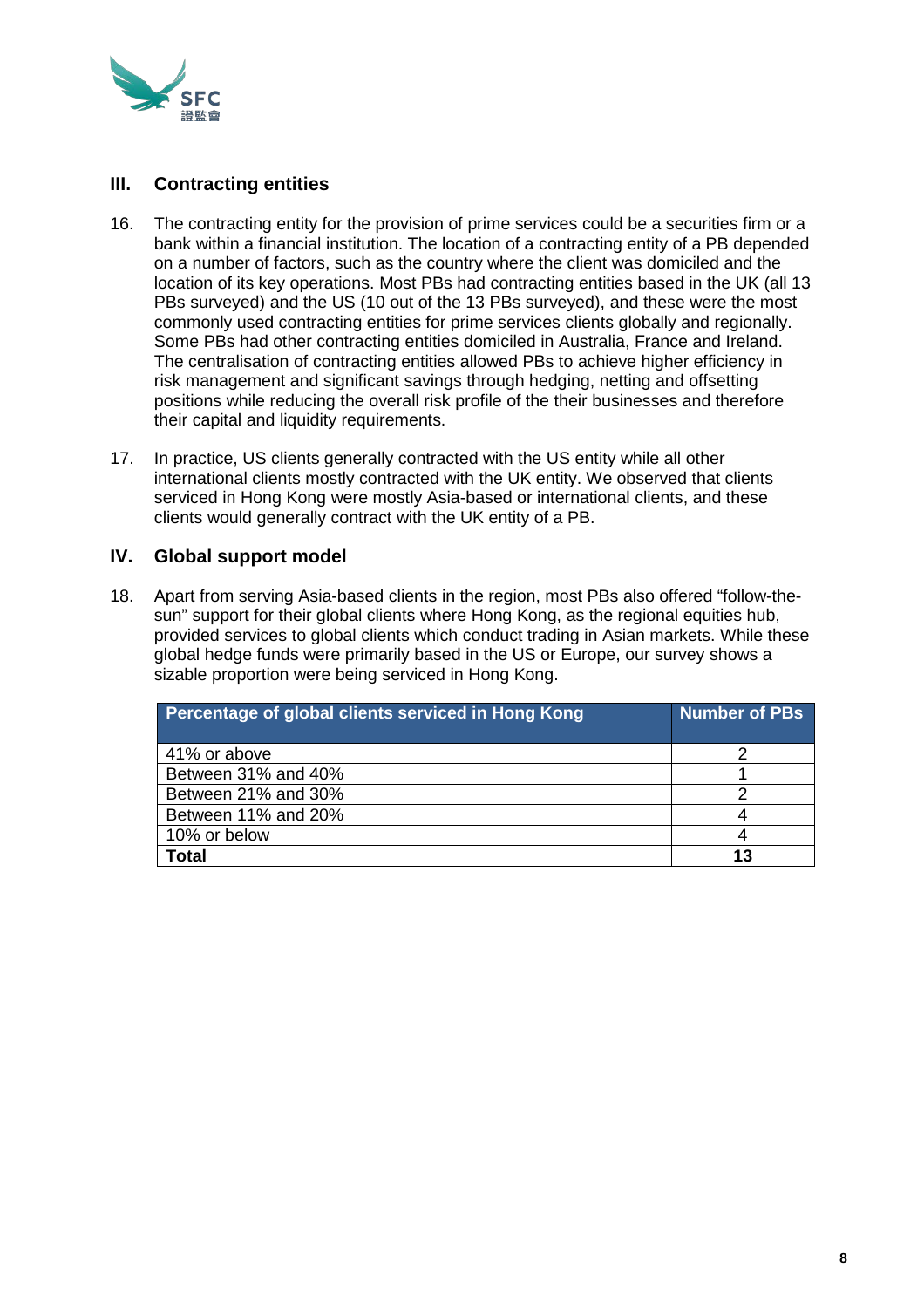

19. The following table shows the distribution of the main operational locations of all the prime services clients, both local and global, serviced by the PBs from their Hong Kong offices:



# **V. Sole or multiple prime brokers**

20. The 2008 global financial crisis highlighted concerns over counterparty risk exposure to PBs. As a result, prime services clients moved from maintaining a business relationship with a sole PB to contracting with multiple PBs (multi-prime) to diversify their counterparty risk. According to information collected by the SFC, multi-prime has become a model of choice for most clients over the past decade.

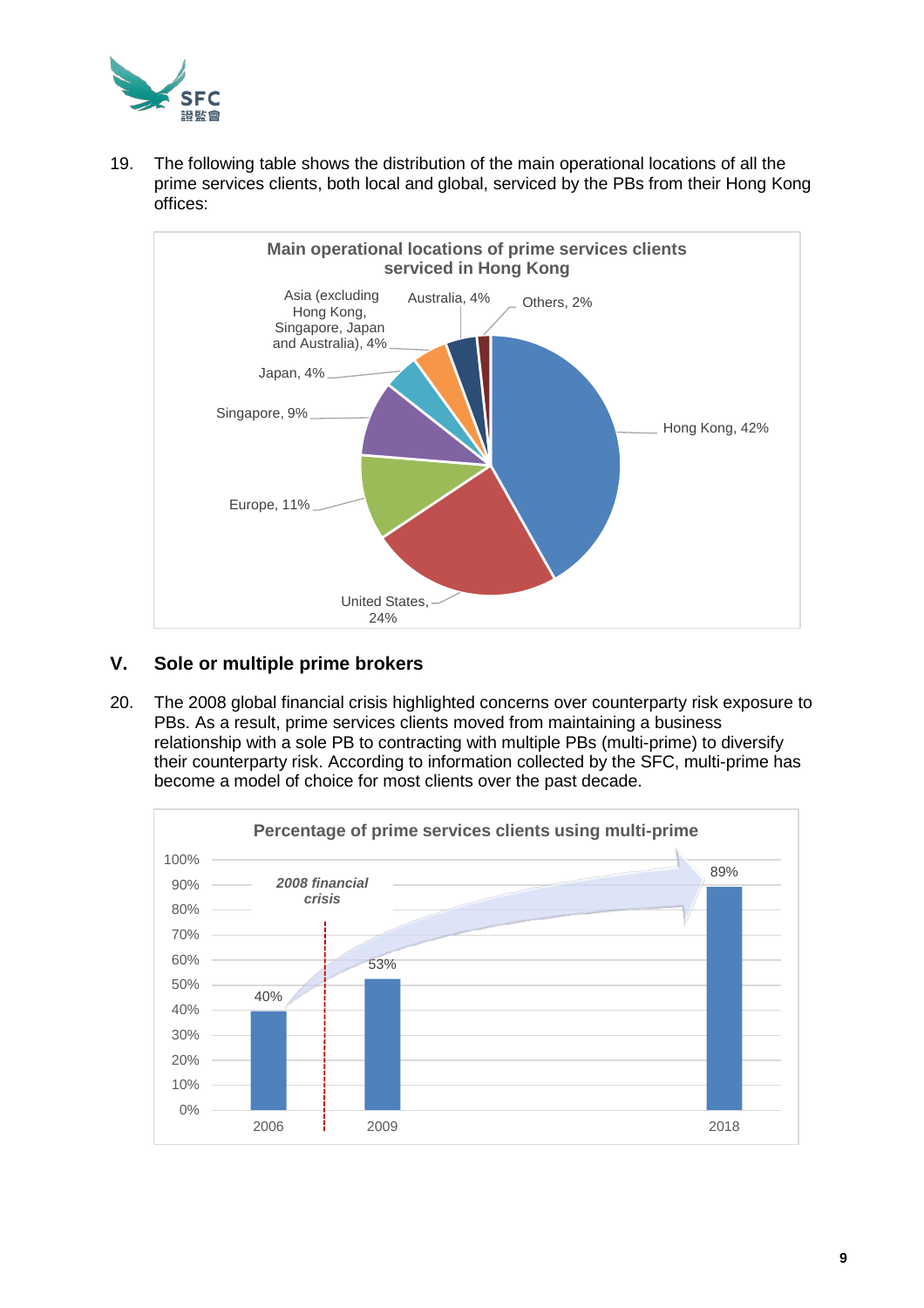

21. The multi-prime model increased competition amongst PBs, especially for high performing clients. Clients might transfer assets to another PB with more suitable technology, services which focused on their strategies or which provided financing at better rates. This also provided clients with access to a wider range of products and markets.

## **VI. Trading strategies used by prime services clients**

22. Prime services clients adopted various trading strategies (see chart below).

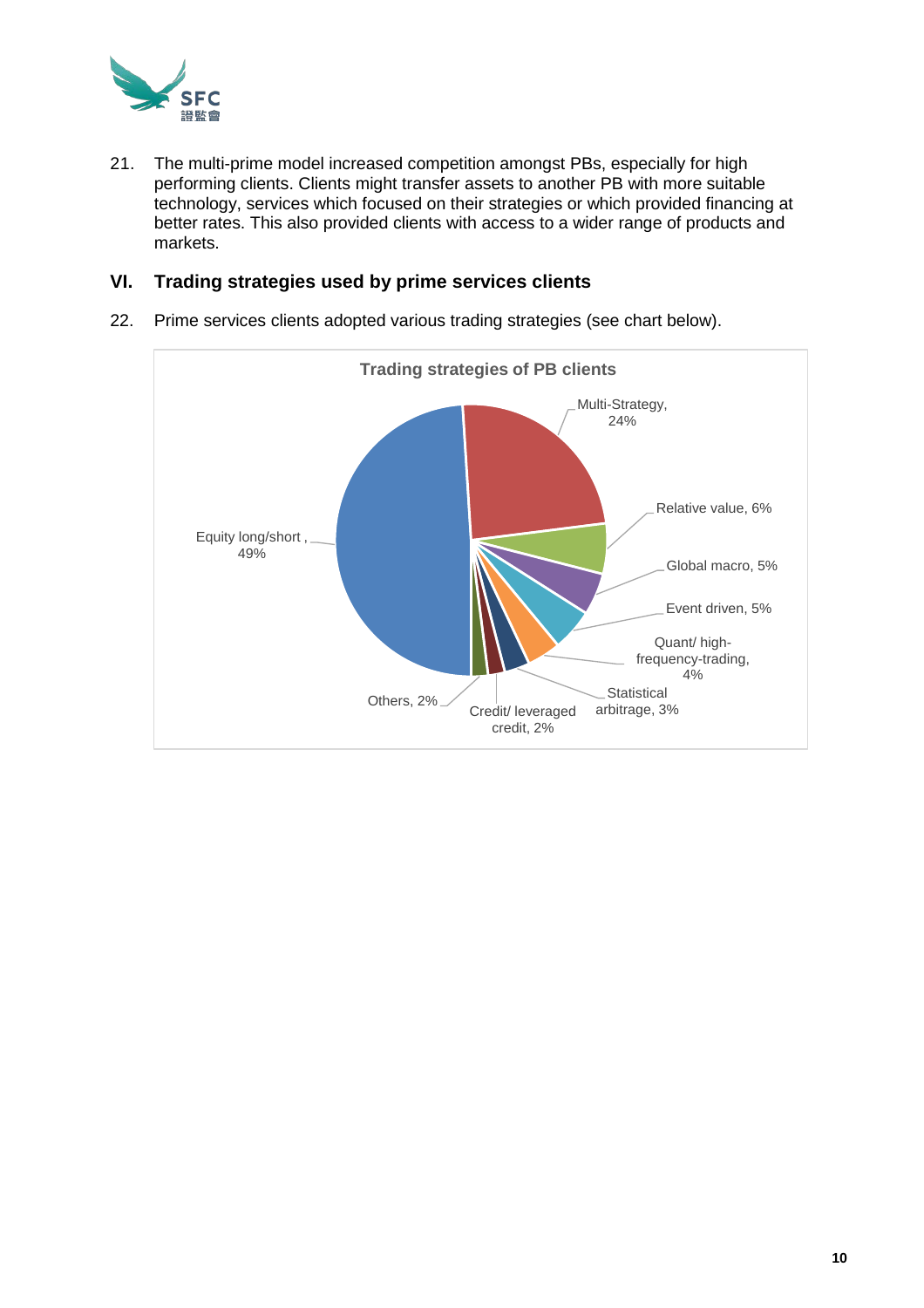

# **C. Findings and good practices**

## **I. Governance and management supervision**

23. As a business line, prime services were typically grouped under PBs' equities franchises. The oversight of prime service activities could be specific (eg, with designated governance committees), or could be included as part of the overall oversight of PBs' equities franchises.

## **Expected standards**

PBs should ensure adequate and effective management and supervision over prime services activities. While operating models for prime services can be complex and may involve multiple legal entities of a financial institution across different jurisdictions, if clients are serviced in Hong Kong or if PBs are carrying out their prime services in Hong Kong, PBs are expected to comply with the applicable rules and regulations in Hong Kong regardless of where the risk positions are booked. In addition, PBs acting as the Asia hub to conduct business activities for their groups should also have adequate controls and procedures in place to follow the standards established by their group companies to facilitate the group companies' compliance with the rules and regulations which apply to them.

Sufficient management oversight<sup>[4](#page-10-0)</sup> should be in place to ensure that matters related to prime services activities are brought to management's attention for timely review, and there is adequate accountability for the business and related risks $^5$  $^5$ .

Where the oversight of a certain process is performed by a committee, PBs should clearly define the roles and responsibilities of the committee and ensure the composition of the committee is appropriate to provide proper oversight.

Effective policies and procedures should be established to identify and manage the conflicts of interest<sup>[6](#page-10-2)</sup> relevant to prime services activities. These policies and procedures should be reviewed periodically to ensure they remain robust and effective and all relevant staff should be provided with training on a regular basis.

#### **Market practices**

## **a) Management oversight**

- 24. Most PBs had formalised the governance process by establishing governance committees to manage prime services activities. Key committees were broadly categorised into three types:
	- Business management committees to define and implement business strategies and make business decisions;

<span id="page-10-0"></span><sup>4</sup> General Principle 9 of the Code of Conduct for Persons Licensed by or Registered with the Securities and Futures Commission (Code of Conduct).

<span id="page-10-1"></span><sup>5</sup> Circular to Licensed Corporations Regarding Measures for Augmenting the Accountability of Senior Management issued by the SFC on 16 December 2016.

<span id="page-10-2"></span><sup>6</sup> General Principle 6 of the Code of Conduct.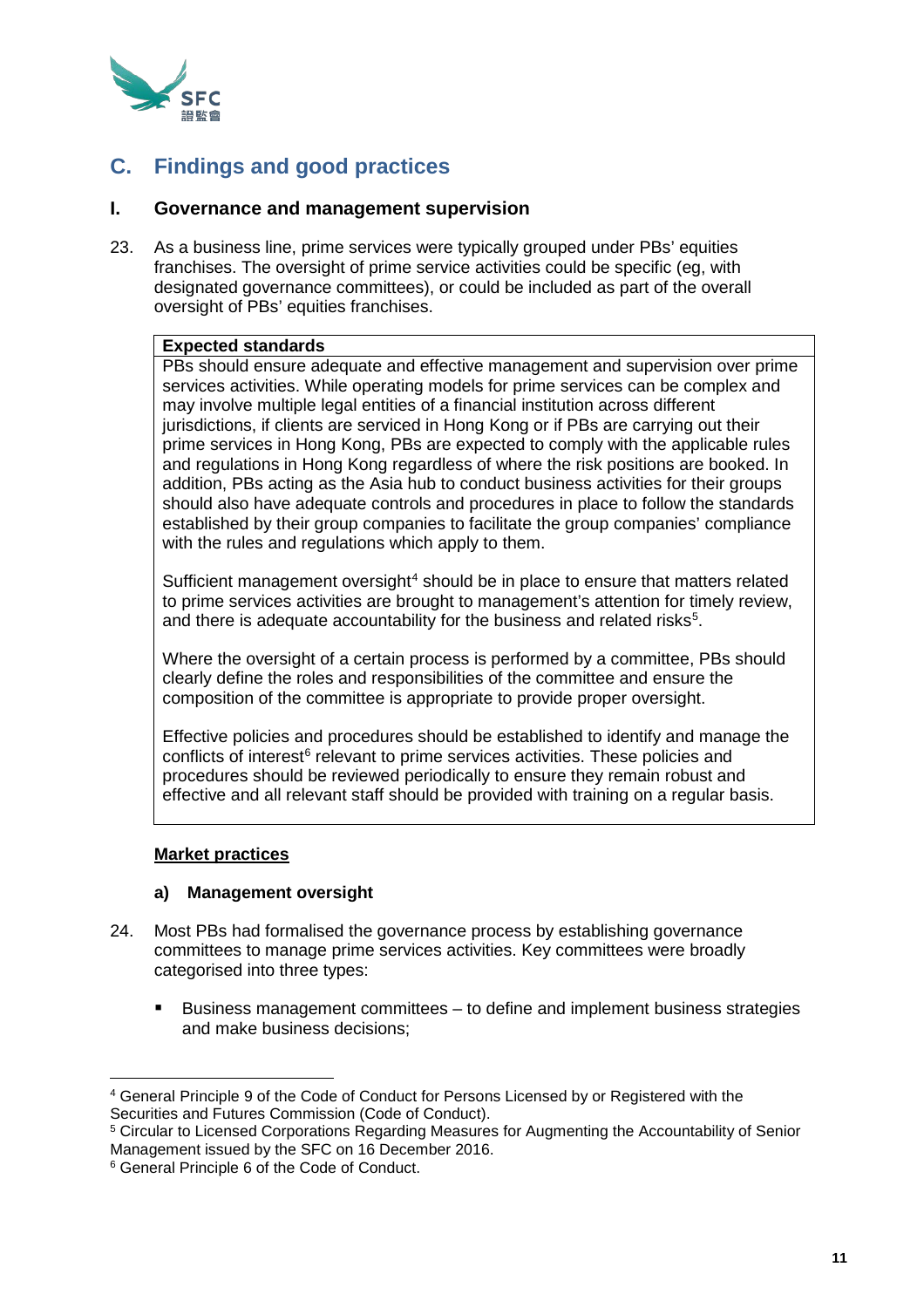

- Client on-boarding committees to review and approve new prime services clients; and
- Risk management committees to review risk and control issues arising from prime services activities.
- 25. In addition, most PBs set up regional governance committees to handle specific issues in the Asia Pacific region. Issues identified would be escalated to their global-level committees where necessary.
- 26. All PBs had a Manager-In-Charge appointed to exercise senior management oversight and supervision specifically over prime services activities or for the wider lines of business in which prime services activities operated.
- 27. Areas for improvement:
	- Some PBs did not have clearly prescribed terms of reference to govern the committees and define their roles and responsibilities (such as setting out a committee's scope and objectives, meeting frequency and required attendees) to ensure that members were clear about the purpose, structure and operation of each committee.
	- Some PBs did not mandate a second line of defence (eg, compliance) in the risk management committees. One PB did not mandate a second line of defence in the client on-boarding committee. A second line of defence should be mandated to ensure effective oversight and management of the risks and controls of key processes.

## **b) Conflicts of Interest**

- 28. All PBs had policies requiring the identification and mitigation of actual and potential conflicts of interest involved in prime services activities.
- 29. Some PBs established designated governance committees or working groups to oversee the controls over the identification and mitigation of conflicts of interest.
- 30. Most PBs had set up a formal governance framework to manage conflicts of interest. Some common conflicts of interest identified by PBs as relevant to prime services activities and controls adopted to address them are as follows:
	- Leakage of client information to other teams in the financial institution: PBs implemented both system access control policies and physical segregation of prime services staff from other business units to prevent leaks of client information. Surveillance of electronic communication was performed to detect any actual or potential leakage.
	- Front running of prime services clients' orders: PBs put in place trade surveillance alerts to detect any actual or potential front running of orders.
	- Conflicts arising from the provision of capital introduction services: PBs banned the receipt of monetary benefits for such services to avoid being incentivised to favour the interests of one client over another.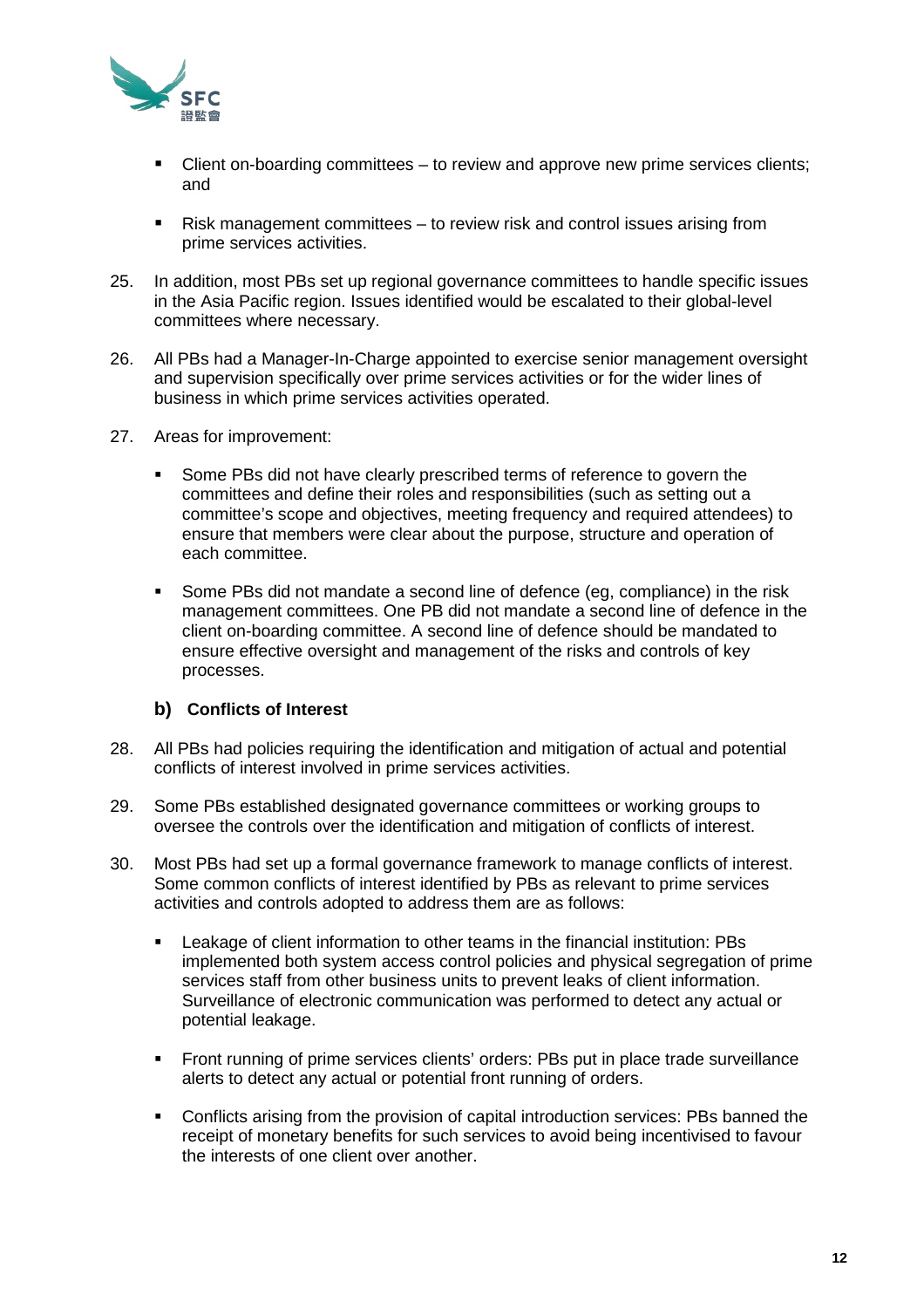

- Conflicts arising from the provision of business consulting services: PBs banned the charging and receipt of fees and rebates from prime services clients or third parties (eg, external vendors) to avoid having an interest in the outcome of their consultancy services which may induce them to act in ways which were not in clients' best interests.
- Conflicts between staff and prime services clients: PBs imposed disclosure and approval requirements on staff's personal account dealings and outside business activities, enabling PBs to identify, manage and prohibit any activities which may give rise to potential or actual conflicts of interest.
- 31. Most PBs performed regular reviews to ensure that the framework and controls over the prevention, identification and mitigation of any potential and actual conflicts of interest remained appropriate and effective.
- 32. Areas for improvement:
	- In an isolated case, a PB did not apply sufficient detective controls to identify conflicts of interest. Instead, it mainly relied on escalation by its staff and regular training. PBs should ensure that there are monitoring procedures in place so that appropriate measures could be taken to detect and eliminate or manage actual and potential conflicts of interest.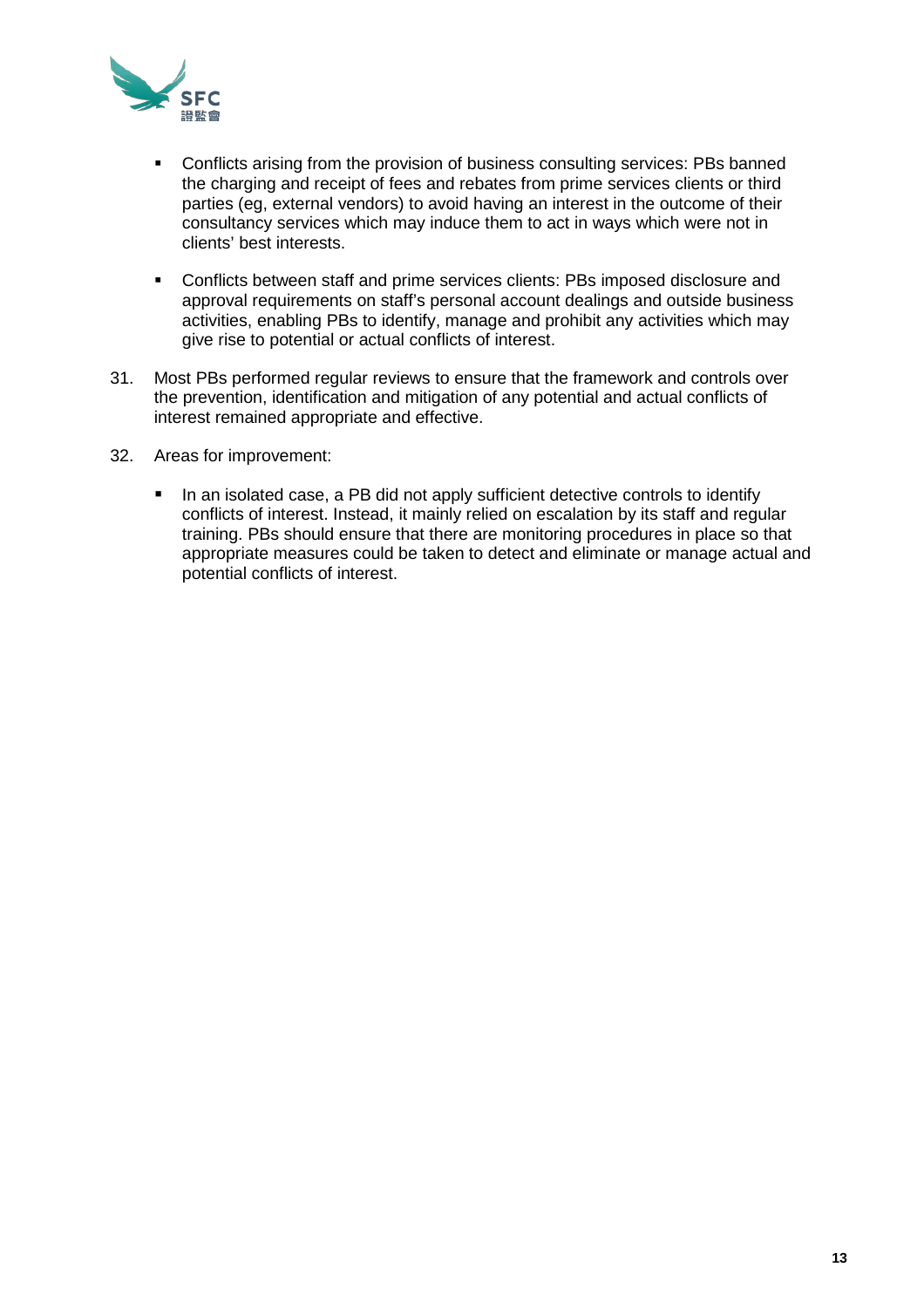

# **II. Client life cycle management**

- 33. In general, a client life cycle is comprised of client acceptance and on-boarding, ongoing assessment and off-boarding.
- 34. The location of the client on-boarding process and on-going assessment would depend on the client's country of domicile or the location of its key operations. For Asia-based clients, these processes were often carried out in Hong Kong, which was the centralised client servicing hub in the region.

## **Expected standards**

PBs should take all reasonable steps to establish the true and full identity of their  $c$ lients<sup>[7](#page-13-0)</sup> and to assess a client's credit worthiness and overall risk profile including through forming an understanding of its corporate structure, investment processes, risk management capabilities, governance and controls, pricing and valuation, investment experience of the persons responsible for making investment decisions, investment strategy, past performance and the investment portfolio's composition, complexity, liquidity profile and leverage.

PBs should also assess the money laundering and terrorist financing risks $8$  when accepting and on-boarding a client. Customer due diligence should be conducted by a PB on all clients to whom it provides services which are regulated activities (eg, taking trade orders for execution) in accordance with the anti-money laundering requirements<sup>[9](#page-13-2)</sup>, even when clients serviced in Hong Kong are contracted with overseas affiliates.

PBs should conduct on-going assessments of clients' risk profiles to determine whether to continue the client relationship, taking into account factors including clients' strategies and the complexity of the products they trade. PBs should also identify triggers for ad-hoc reviews, for example, a material change in a client's strategy or products traded, a significant decrease in the value of AUM or a large redemption. Client information, data and documents obtained by the PB should be periodically reviewed to ensure they remain up-to-date and the PB's assessment of clients' overall risk profile remains valid.

PBs should also ensure that information about the fees and charges for their products and services is clearly disclosed.

## **Market practices**

#### **a) Acceptance and on-boarding**

35. Most PBs had designated committees to oversee the client acceptance and onboarding process and determine the fees and charges imposed.

<span id="page-13-0"></span><sup>7</sup> General Principle 4 and paragraphs 5.1 to 5.4 of the Code of Conduct.

<span id="page-13-1"></span><sup>8</sup> Money laundering and terrorist financing risk factors include country risk, customer risk, product or service risk and delivery or distribution channel risk.

<span id="page-13-2"></span><sup>9</sup> As set out in the Guideline on Anti-Money Laundering and Counter-Financing of Terrorism (For Licensed Corporation) and the Anti-Money Laundering and Counter-Terrorist Financing Ordinance.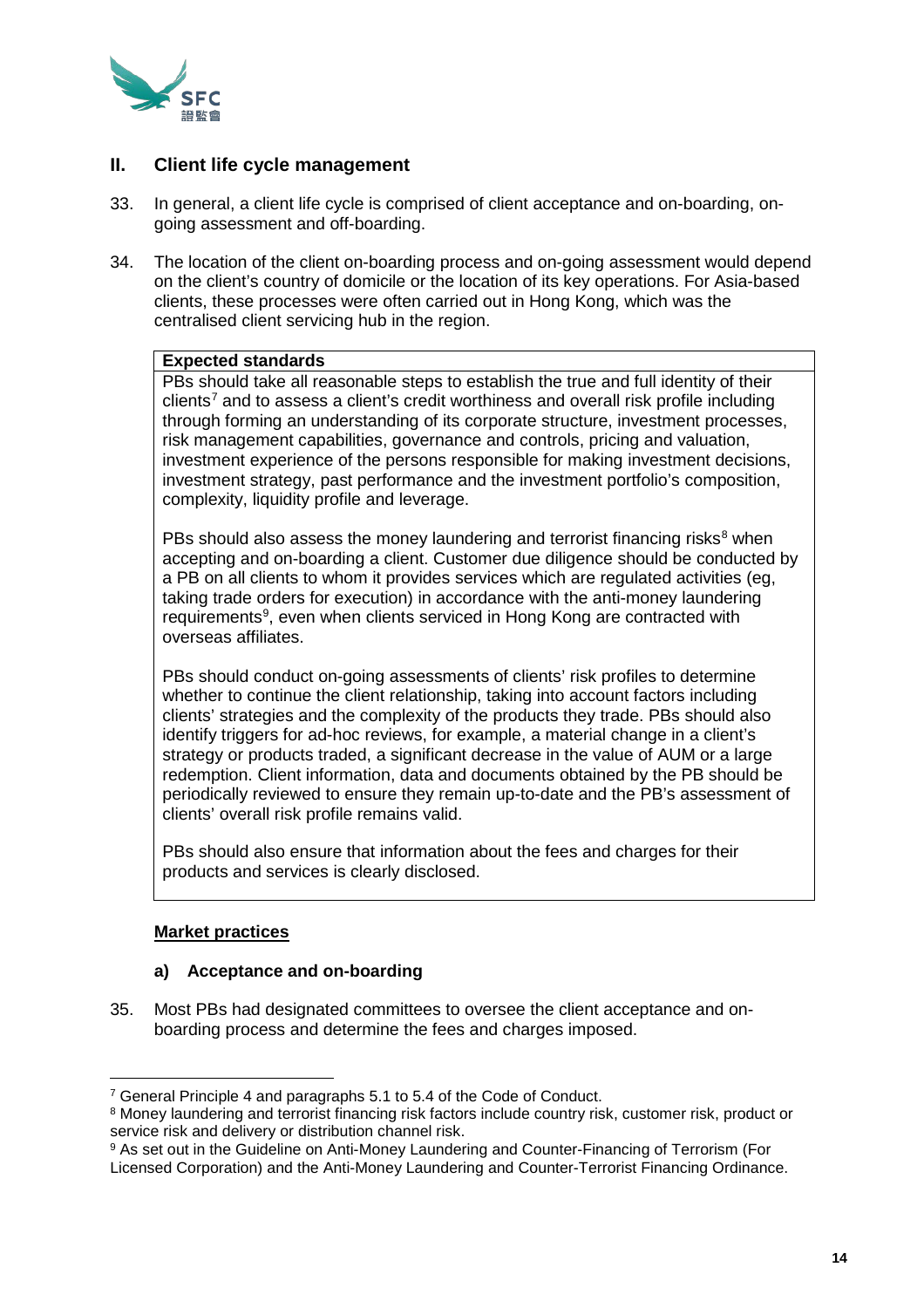

- 36. At client on-boarding, PBs performed due diligence on a prospective client (eg, to assess a client's credit worthiness and money laundering and terrorist financing risks) and took into account a number of factors, such as profitability and strategy fit, before coming to a decision.
- 37. PBs obtained inputs from different business units to conduct estimations and assessments of the profitability and risk of a potential client's portfolio. The results were then shared among the sales team, financing desk or trading team, who would run simulations to assess the new client opportunity and determine the fees and charges to be imposed.
- 38. Fees and charges were generally agreed upfront between the PB and the client and disclosed in the form of a fee schedule or term sheet.
- 39. The process of client acceptance and on-boarding could be lengthy. Some PBs took more than six months before a client was officially on-boarded. Generally, a substantial amount of time was spent assessing a client and negotiating the key contractual terms.
- 40. Some PBs would perform lookback reviews of new clients, generally within 12 months after they were on-boarded. The clients' profitability and risk profiles would be assessed, cross-referencing the projections made during the client acceptance stage.

## *Good practices*

 Some PBs required that a prospective client's information be updated if the acceptance and on-boarding process exceeded a certain period to ensure the information remained relevant for client assessment.

## **b) On-going assessments**

- 41. All PBs performed on-going assessments of their clients, typically on an annual basis, to ensure clients' overall risk profiles remained valid as well as to assess whether they could effectively manage the risks specific to each client (eg, creditworthiness and money laundering and terrorist financing risks) and determine if the business relationship with the client should continue.
- 42. PBs obtained information and data from clients and considered both quantitative factors (eg, revenue generated, composition and quality of collateral, significant changes in the net asset value of portfolios) and qualitative factors (eg, changes in key personnel, the impact of market conditions on clients' investment strategies and adverse news such as regulatory or legal actions as well as clients' business plans and their potential to raise additional funds in the future).

## **c) Credit due diligence**

43. Credit due diligence, constituting the assessment of a client's credit worthiness and its risk profile, was usually carried out during the client acceptance stage as well as periodically thereafter as part of on-going assessments. This allowed PBs to set appropriate credit limits for clients as part of their measures to control and manage their counterparty credit risk.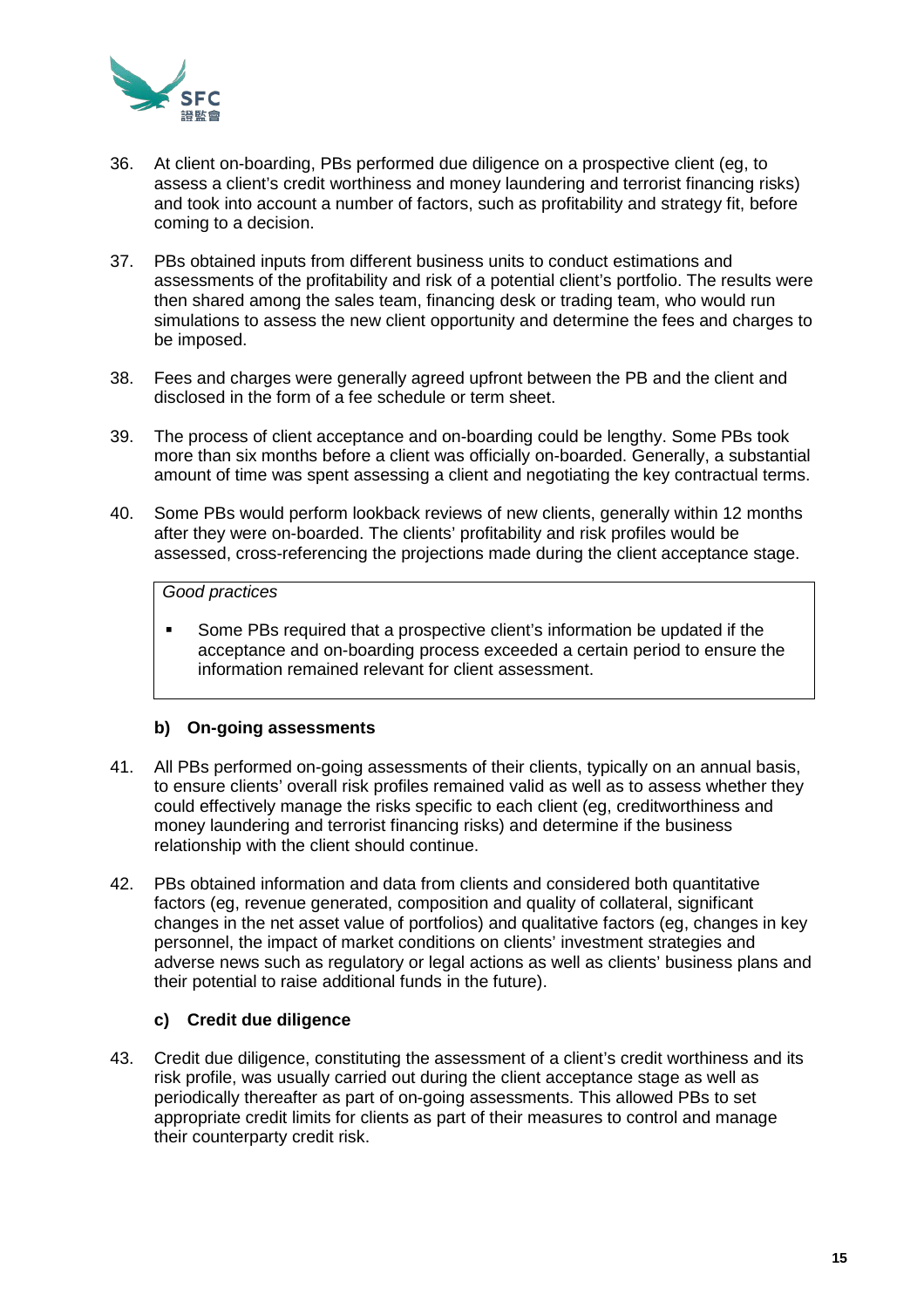

- 44. Generally, PBs conducted credit due diligence using a scorecard model to derive a credit rating<sup>[10](#page-15-0)</sup> for a client. Where an adjustment to the credit rating was considered necessary, there were typically controls and procedures in place to review and approve the adjustment.
- 45. The scorecard model assessed both quantitative and qualitative factors, including:
	- Investment background of the persons responsible for making investment decisions and dependence on key personnel;
	- Sophistication of the client's risk management and control functions, including middle and back office functions;
	- **Transparency of the client's operations and strategies to the PB;**
	- Consistency between a fund's performance and net asset value;
	- Liquidity of the investment portfolio and funding structure;
	- Risks of the trading strategy and associated leverage deployed.
- 46. More than half of the PBs surveyed performed annual reviews of their scorecard models. They also reviewed their methodologies to determine whether they were appropriately calibrated in terms of the risk categories and risk weightings used and they effectively assessed clients' credit risks.
- 47. Most PBs conducted credit assessments of clients on an annual basis. All PBs implemented controls to ensure timely completion, for example, through making credit assessments a key performance indicator for the credit risk management team.
- 48. Areas for improvement:
	- Aside from regular (typically annual) credit assessments, changes in a client's circumstances may trigger an ad-hoc credit review[11.](#page-15-1) These ad-hoc reviews typically focussed on the triggering event and thus differed from the comprehensive annual credit assessment. Some PBs deferred the regular periodic credit assessment for clients which recently completed an ad-hoc review without critically assessing the scope of the ad-hoc review and the appropriateness of granting an extension.

## *Good practices*

 Many PBs automated their credit due diligence workflows by incorporating automated reminders of upcoming credit risk assessments, system-enforced workflows for maker-checker reviews and approvals of credit risk assessments and automated alerts when ad-hoc credit risk reviews were triggered (eg, when the net asset value of a client's fund portfolio fell to a certain level).

 $10$  The credit rating was presented as a weighted average credit score computed based on the

<span id="page-15-1"></span><span id="page-15-0"></span>weightings assigned to each category of the qualitative and quantitative factors being assessed. <sup>11</sup> The triggers for an ad-hoc review included a client's request for additional extensions of credit limits, material changes to a client's financial position (ie, a significant decrease in net asset value) and adverse news about the client or its counterparties.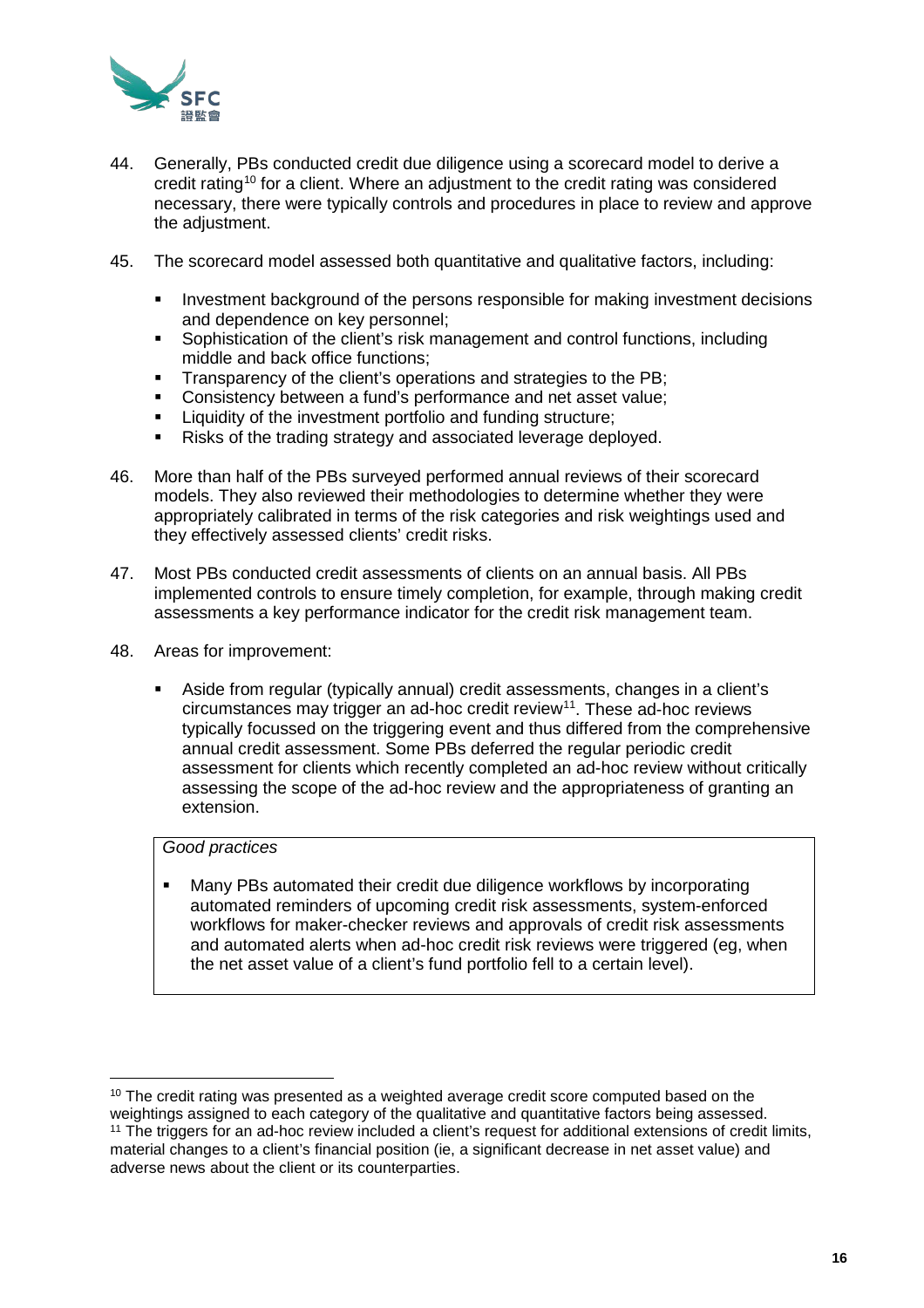

## **d) Off-boarding**

- 49. When off-boarding clients, most PBs took into account the results of on-going assessments of the client and based their decisions on a holistic review of various factors such as the client's profitability, credit worthiness, relationship and growth potential.
- 50. The off-boarding process was generally the same regardless of whether it was initiated by the client or the PB. All PBs maintained close communications with clients to determine the best way to terminate the relationship and ensure the PB migration process was agreed prior to termination.
- 51. PBs generally had established procedures to manage the client off-boarding process and the decision to off-board was subject to senior management approval. One PB set out written requirements for its client off-boarding process, including comprehensive record-keeping requirements for management approvals, the results of its client relationship review and all related correspondence.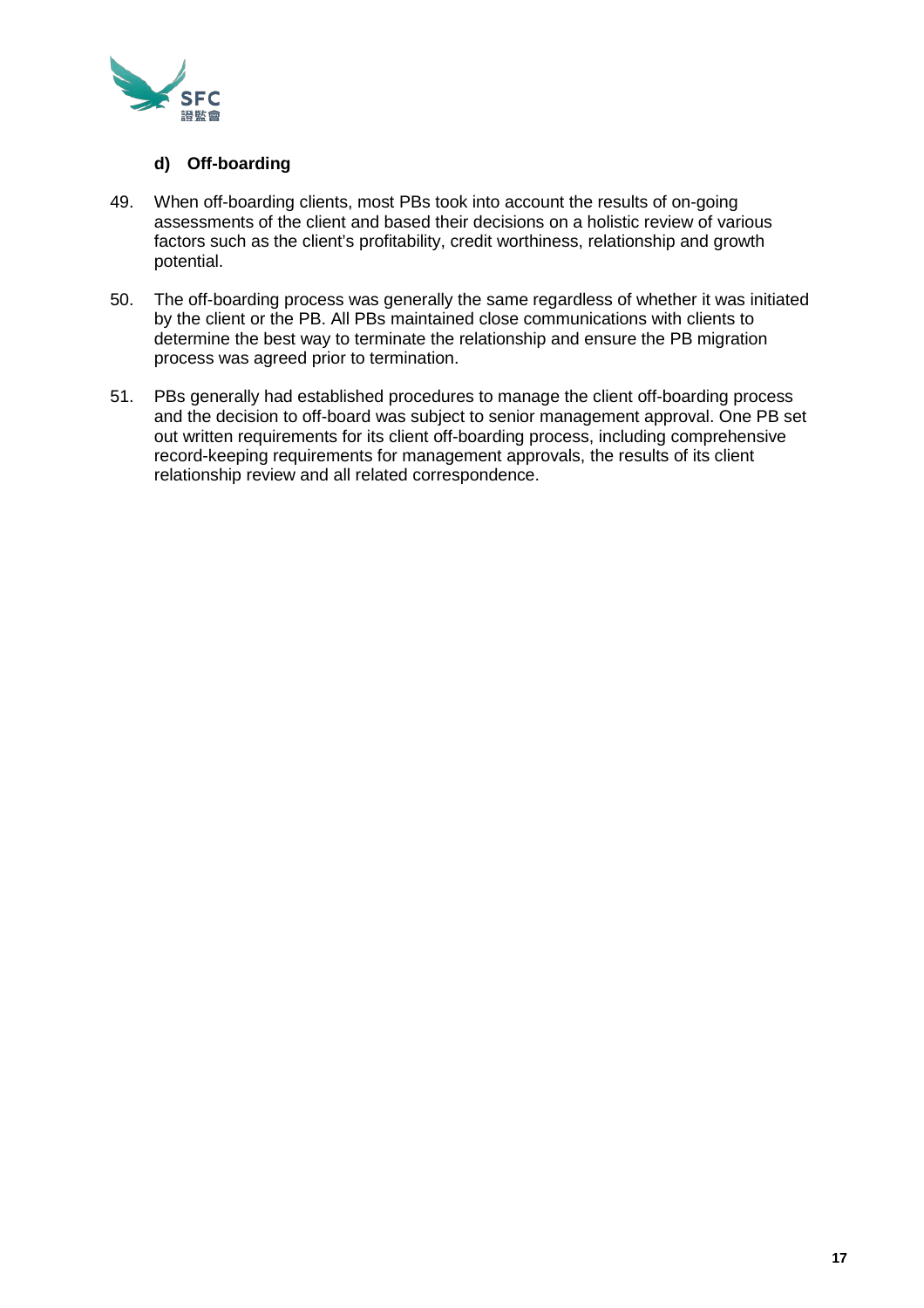

## **III. Margin financing**

- 52. PBs take charge of the client assets, which are held as collateral, to provide margin financing to clients seeking leverage to support their trading strategies. For all the PBs surveyed, the contracting entity for clients serviced in Hong Kong (in most cases the UK entity) was the entity that provided credit to clients. These financial institutions adopted a combination of centralised and regional risk management approaches, where the risk appetite and risk management frameworks were set at the group level and the regional or local office implemented additional policies taking into account local conditions and regulatory requirements.
- 53. The day-to-day risk management functions, for example, maintenance of clients' margin profile, collateral valuation and margin calculation and margin calls were carried out in Hong Kong and typically involved both the first and second lines of defence.

#### **Expected standards**

Given that the entities which provide credit to clients are the overseas group contracting entities, PBs in Hong Kong act as a hub to conduct business activities for their groups. In this regard, PBs should have adequate controls and procedures in place to follow the standards established by their group companies to facilitate the group companies' compliance with the rules and regulations which apply to them.

Written guidelines should be established to provide adequate guidance when PBs apply the group-wide margin financing policies and procedures set out by their head offices, having regard to the nature, scale and complexity of the risks associated with the business operations in Hong Kong.

Adequate controls and procedures for critical work processes in the provision of margin financing should be put in place, for example:

- **Instituting effective on-going monitoring procedures for clients' margin profiles to** ensure the margin terms extended to clients are appropriate;
- Establishing procedures to ensure collateral pricing exceptions are identified for appropriate follow-up action and that manual price overrides are subject to review to ensure appropriate prices are used to value collateral;
- Enforcing margin call policies to ensure credit risk is effectively managed;
- Establishing procedures for adjustments or waivers of margin calls to ensure they are supported by sound justifications and relevant approvals are properly obtained.

Where deviations from the policies and guidelines may be approved by management, the factors to be assessed and the approval criteria should be clearly specified.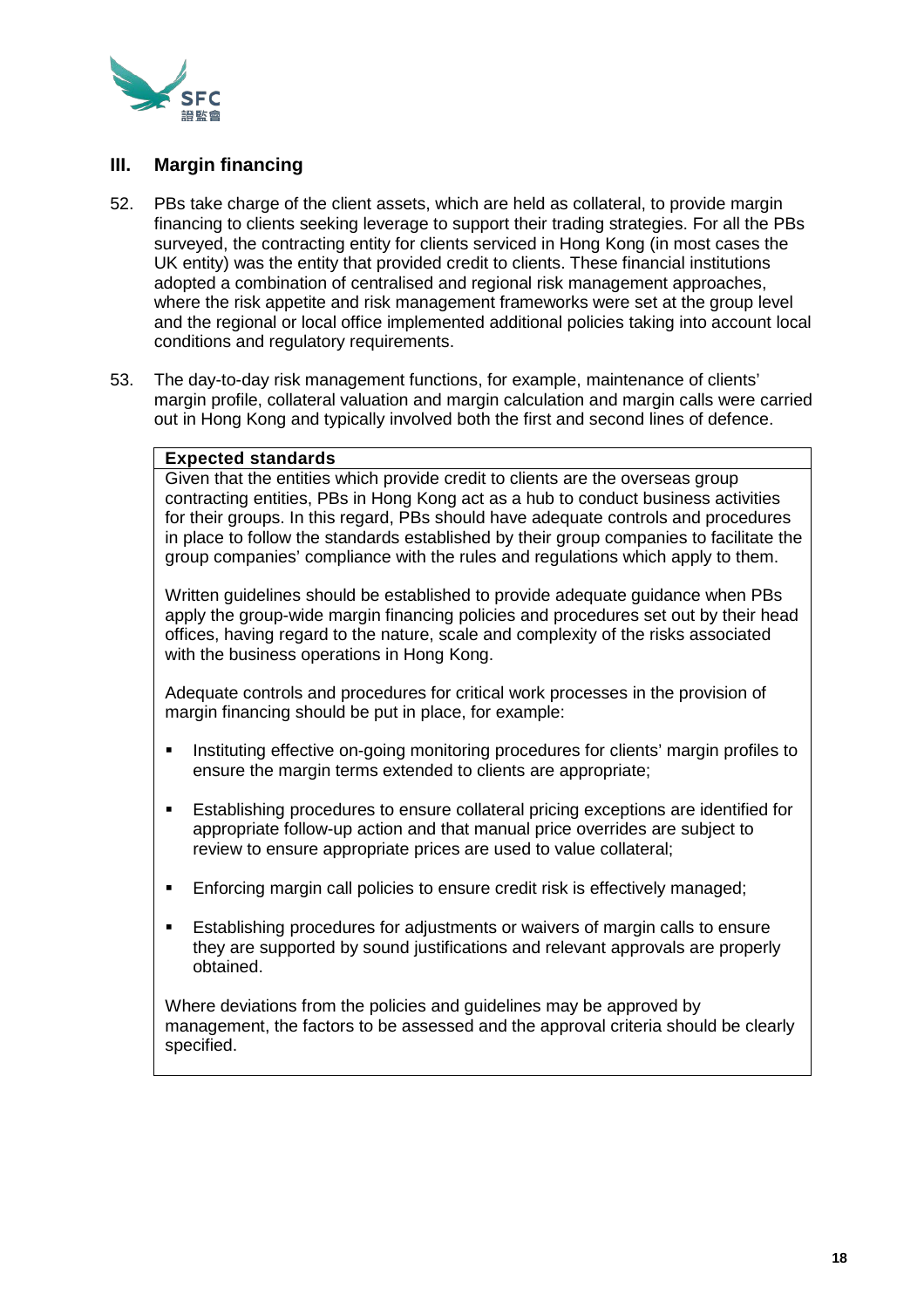

## **Market practices**

54. PBs generally had a robust global framework in place to monitor their margin financing activities. A business risk team, typically established in the front office, acted as the first line of defence responsible for managing the counterparty credit risk exposure arising from prime services activities. Risk management activities performed by the second line of defence will be discussed separately in Section VI - risk management and controls.

## **a) Setting of margin terms**

- 55. All PBs which provided margin financing had established a formal methodology to govern margin terms which took into account clients' creditworthiness and the market risk exposure associated with their margined portfolios.
- 56. Almost all PBs adopted a rule-based methodology where defined rules were used to evaluate client portfolios in terms of asset mix, diversification, strategy and hedging efficiency to derive their basic margin requirements. Margin add-ons would be further imposed on client portfolios to adjust for factors such as concentration, market bias, liquidity and volatility to arrive at the final margin requirements.
- 57. PBs generally demonstrated sufficient oversight to monitor the initial setting and subsequent amendments of margin requirements to ensure that appropriate margin was obtained to cover client exposure and that the amount of leverage permitted for a client was in accordance with the PB's defined risk appetite.
- 58. Where deviations from the standard methodology were granted, some PBs performed periodic reviews to assess whether the margin requirements remained adequate. In one case, a PB would regularly compare the margin requirements derived using the deviations to the margin requirements derived using the standard methodology. If the difference exceeded a defined threshold, a detailed review would be triggered and the deviations would be reassessed.
- 59. Areas for improvement:
	- Many PBs' policies and procedures did not document the factors to be considered in assessing and approving deviations from the standard methodology. Also, some PBs failed to maintain documentation to support the assessments performed and the factors considered before granting deviations.
	- In one instance, there was no independent review of the set-up and amendment of client margin profiles, which may prevent the PB from detecting amendments which were unauthorised or erroneous.
	- In another instance, a PB would choose to apply one of two methodologies as set out under the group policy to derive the margin requirements for its clients at the on-boarding stage, but the assessment criteria were not defined in its policies and procedures to ensure a consistent approach. There were also no defined procedures for conducting periodic reviews to ensure the selected methodology remained appropriate over time.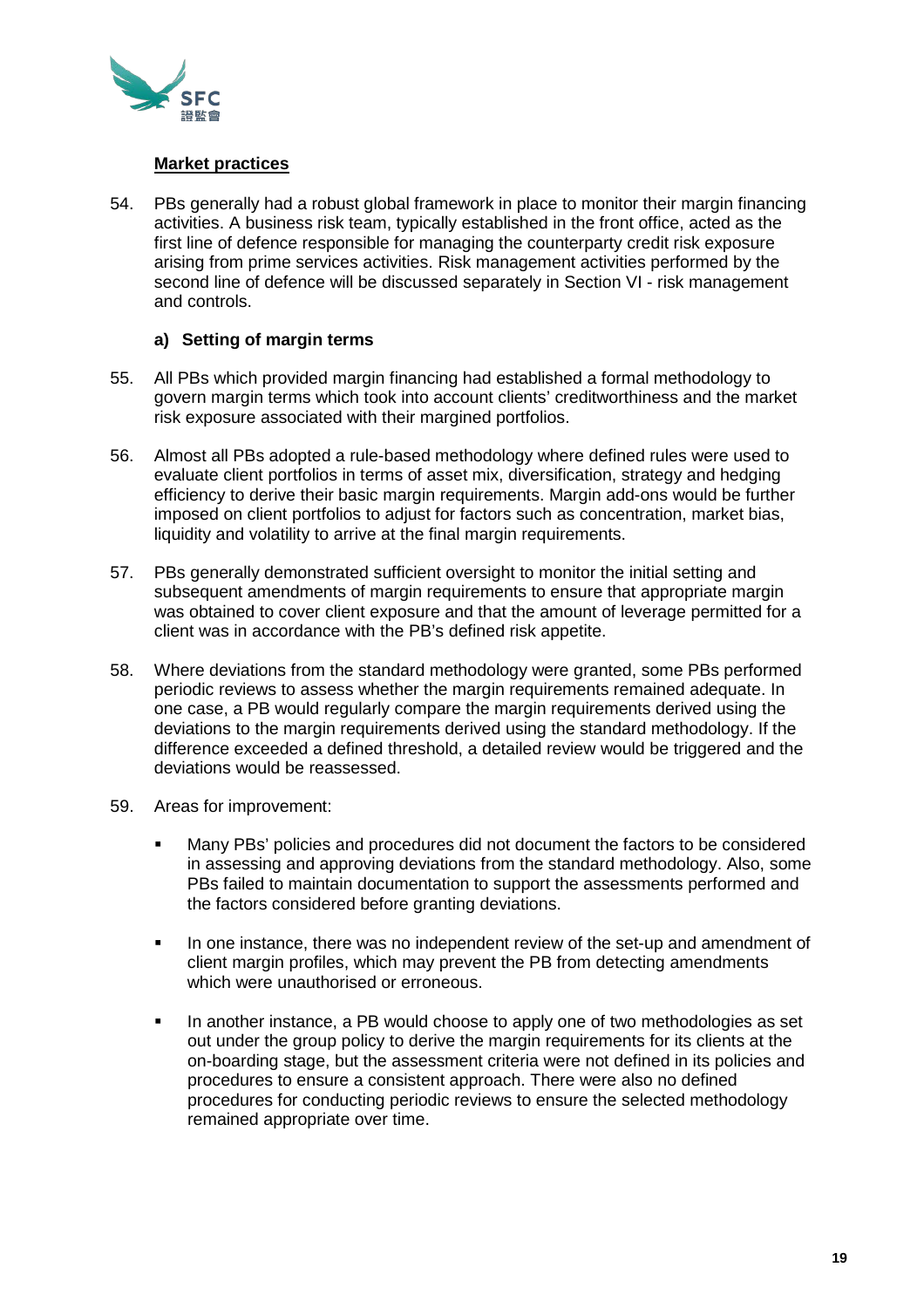

## **b) Collateral valuation and margin calculation**

- 60. Monitoring and controls for collateral valuations and margin calculations are critical as deficiencies could expose PBs to undue credit risks if a larger-than-expected loan default drains its capital.
- 61. All PBs ran collateral valuations and margin calculations on a daily basis to obtain the mark-to-market values of each client portfolio to determine whether the client had posted adequate collateral to meet the margin requirements.
- 62. PBs generally used the previous end-of-day price for daily collateral valuations. PBs had established a defined pricing hierarchy which utilised multiple market data sources for pricing purposes, such that if a price was unavailable in one feed, another price would be obtained from the next available source. Most sources came from major market pricing vendors or exchanges. Generally, PBs had established procedures to address situations where it was difficult to find pricing information.
- 63. Some PBs chose not to extend margin financing over long positions with no publicly available pricing information.
- 64. Generally, PBs had established procedures to ensure sufficient oversight, including that approvals were required for changes to pricing sources and manual adjustments to the pricing of client collateral positions and that the reasons for such changes were documented.
- 65. Some PBs offered a calculation tool in their client portals with which clients could forecast an indicative margin requirement based on their impending trading activities and the resulting changes in the portfolios.
- 66. Areas for improvement:
	- Certain PBs did not have adequate monitoring procedures to identify potential issues regarding the valuation of collateral (such as stale, static and zero prices and large day-to-day pricing variances).

# *Good practices*

- One PB had controls in place to identify and further review client portfolios where a significant portion of them were subject to manual pricing. The first line of defence would highlight such portfolios to the senior management for review and approval during the regular regional and global management meetings.
- While all PBs had processes in place to effect manual adjustments to the defined pricing sources used in collateral valuations with approval from the first line of defence, some PBs also required that manual adjustments be subject to the review by other control functions (ie, the second line of defence) to minimise the risk of inappropriate valuations.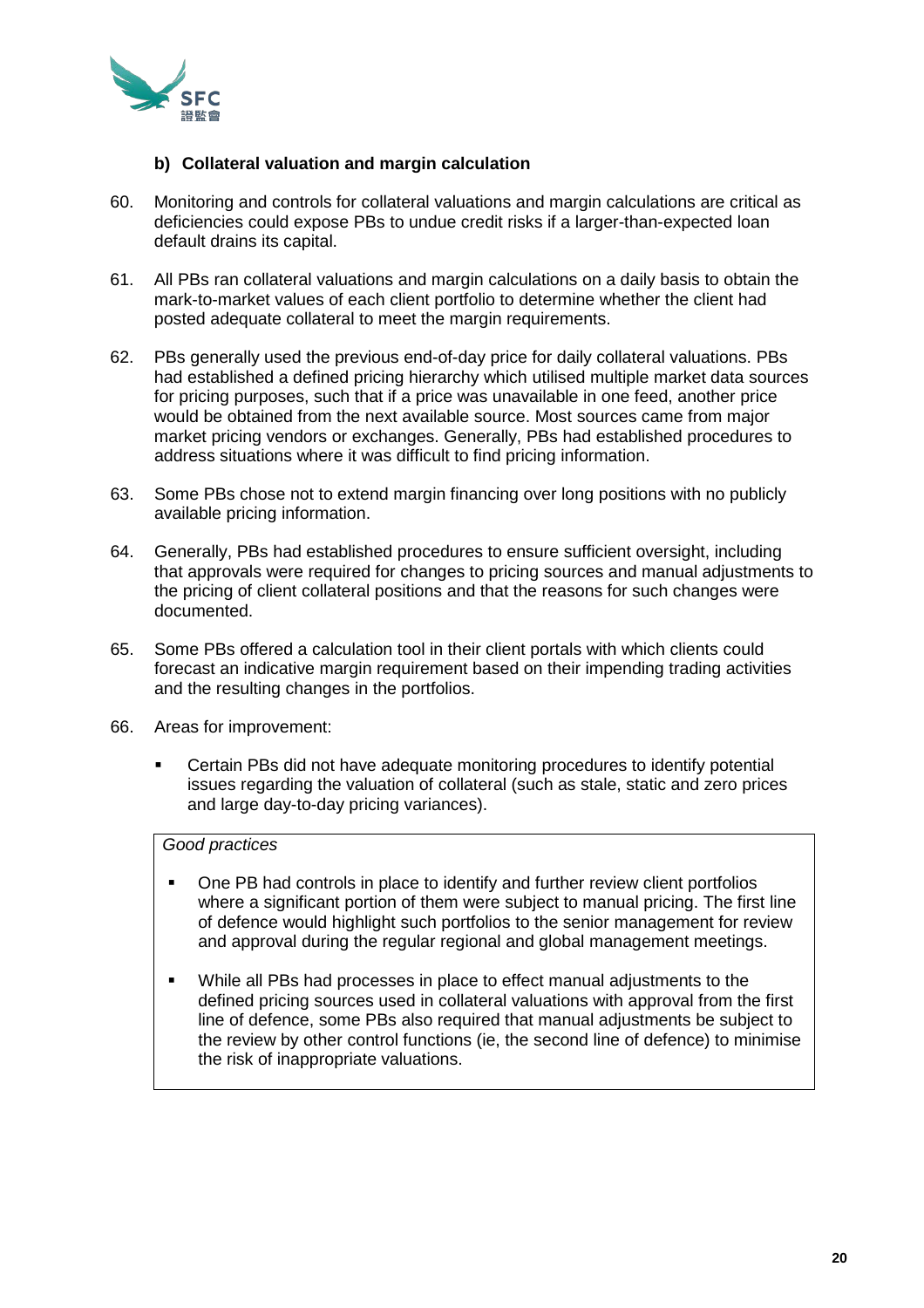

## **c) Margin calls**

- 67. Margin calls are a critical safeguard in PBs' margin lending frameworks and protect them from excessive credit exposure. A lack of oversight and control of outstanding margin calls could prevent PBs from taking adequate risk mitigation measures, eg, liquidating a client's collateral.
- 68. PBs ran margin calculations on a daily basis to determine the required margin calls. In terms of waiving margin calls, they were lenient to differing degrees. When margin calls were adjusted, PBs generally had procedures in place to ensure the revised margin calls were accurate and that adjustments were properly reviewed and approved by appropriate personnel.
- 69. An outstanding margin call could be an indicator that a client may default on its margin loan obligation. Some PBs monitored long outstanding margin calls through margin call aging reports and tracked the history of margin calls for each individual client. This enabled the business risk teams to identify and closely monitor those clients who were frequently on margin calls and had difficulty meeting them.
- 70. Areas for improvement:
	- While all PBs had defined processes in place to make adjustments and revise a margin call with appropriate validation and oversight measures, some PBs' policies and procedures did not set out the assessment criteria for approving margin call adjustments.
	- In one instance, the recalculation of margin requirements after a collateral price amendment involved certain manual processes which might lead to errors in margin calculation. This should be avoided where possible.

#### *Good practices*

 In addition to reporting outstanding margin calls to senior management within the first line of defence, some PBs would also report to a control function in the second line of defence (ie, credit risk management) so that an independent review could be conducted for the early identification of any pertinent risk management issues.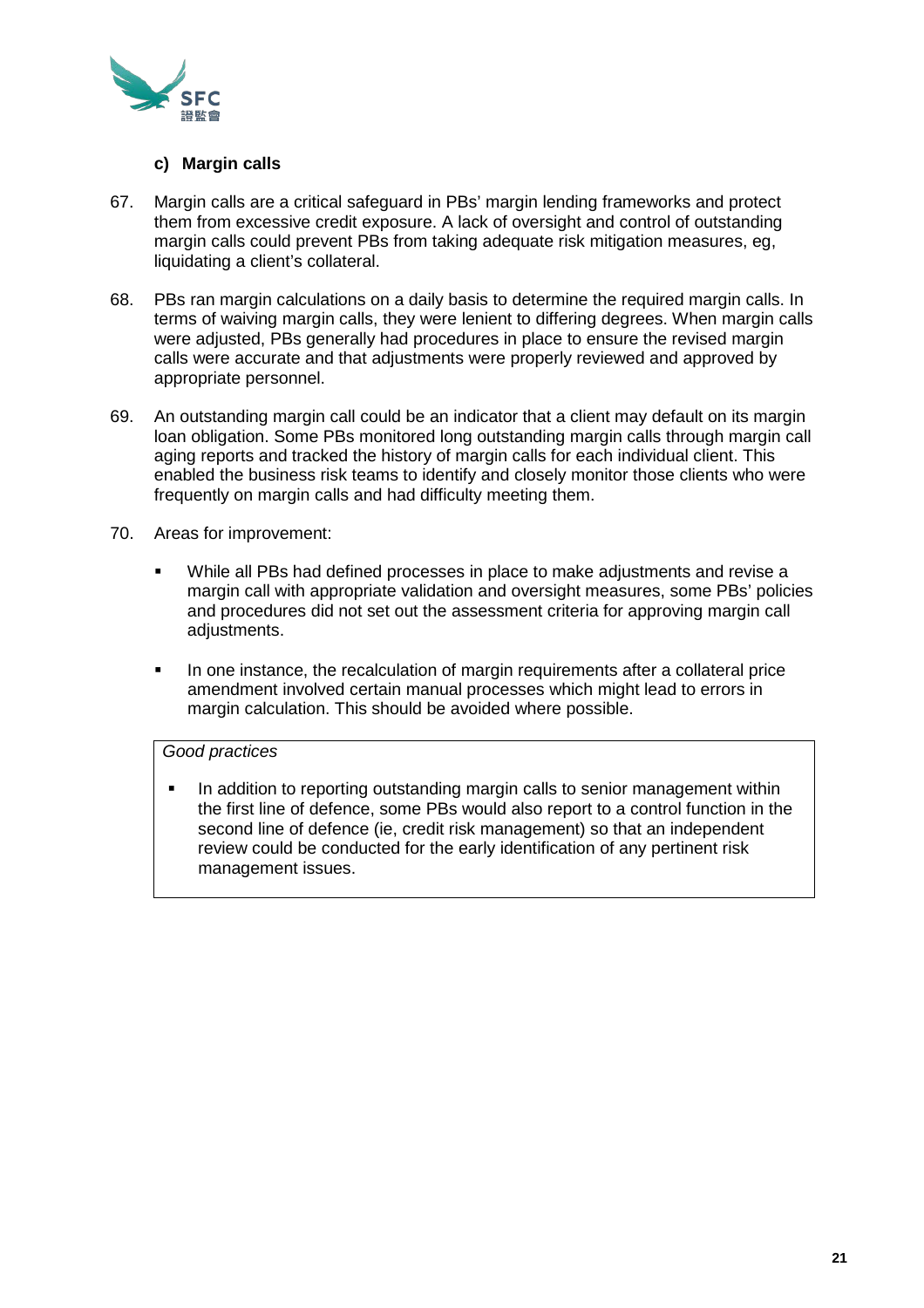

# **IV. Short selling and securities lending**

- 71. As part of their key service offerings, PBs generally conducted short selling transactions:
	- On an agency basis to execute clients' short selling orders; and
	- On a principal basis to hedge exposure arising from the provision of synthetic prime services, which allow clients to obtain synthetic exposure<sup>[12](#page-21-0)</sup> to underlying assets.
- 72. PBs would usually partner with the securities borrowing and lending (SBL) desk which would source securities from lenders to facilitate their agency and principal short selling transactions in global markets. Since Hong Kong is the Asia hub for many financial institutions' equities business, the SBL desk in Hong Kong would generally cover the Asian markets.
- 73. Uncovered or naked short selling is prohibited under section 170(1) of the Securities and Futures Ordinance (SFO). As such, a key function of the SBL desk is to provide stock locates, which act as a form of documentary assurance indicating that the SBL desk has located a sufficient quantity of securities to lend to a borrower to cover its short selling orders.

#### **Expected standards**

Effective controls should be in place to ensure compliance with the short selling requirements under the SFO and its subsidiary legislation<sup>[13](#page-21-1)</sup>.

Pre-trade controls over both agency and principal short selling should be established to ensure that assurance, or cover, has been obtained for any short selling orders.

Post-trade controls over both agency and principal short selling should be in place to review and reconcile orders with the relevant documentary assurances to ensure that flagging errors and instances of uncovered short selling are identified in a timely manner.

Paragraph 8 of the Guidance Note on Short Selling and Reporting and Stock Lending Record Keeping Requirements issued by the SFC sets out three acceptable approaches for the purpose of determining whether a seller has a presently exercisable and unconditional right to vest the securities in the purchaser of them: (a) the position of the seller's own trading book, (b) the aggregated positions of a number of trading books which the seller controls or has knowledge of (aggregation unit approach), or (c) the aggregated position of the entire legal entity.

For principal trading, regardless of which acceptable approach is adopted, it should be consistently applied with proper controls to ensure that the positions of the relevant proprietary trading units or books are appropriately aggregated to determine whether the trading book, aggregated unit or legal entity is net long or net short in a

<span id="page-21-0"></span> $12$  This is typically achieved through equity derivatives, such as total return swaps, with the PB buying or selling the underlying security in the market to hedge the derivatives exposure.

<span id="page-21-1"></span><sup>&</sup>lt;sup>13</sup> Including section 170 to 172 of the SFO and the Securities and Futures (Short Selling and Securities Borrowing and Lending (Miscellaneous)) Rules.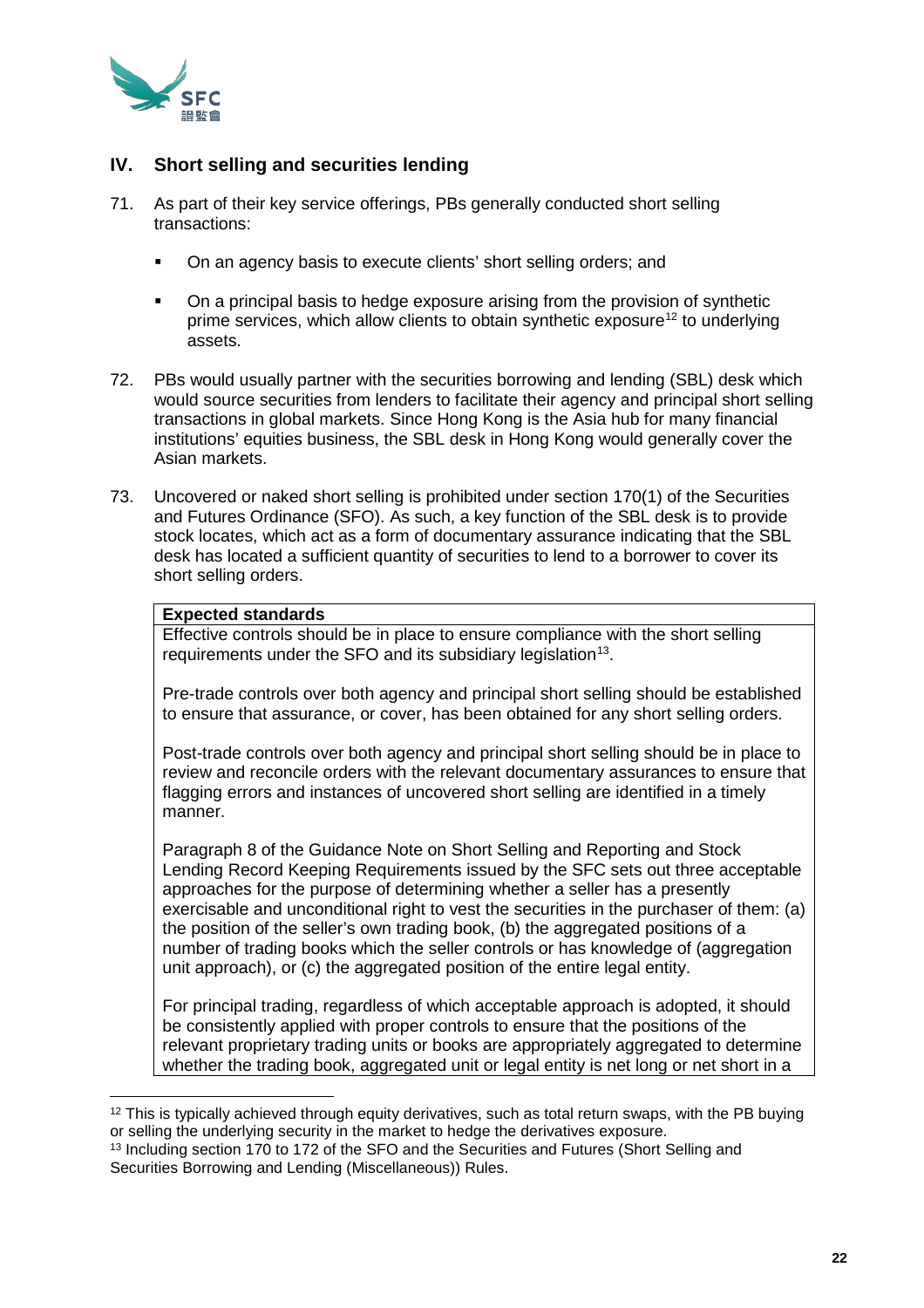

security, so as to prevent any short sell order flagging errors. Where an aggregation unit approach is adopted, appropriate personnel from a different line of defence should be involved in the control processes for the set-up, amendment and deletion of aggregation units, as well as their underlying trading books, to prevent inappropriate or unchecked changes to aggregation unit structures.

Controls over SBL inventory management should be in place, such as applying haircuts on SBL inventory sources where appropriate, to avoid over-lending securities.

## **Market practices**

#### **a) Short selling**

- 74. The short selling controls implemented by PBs could be broadly categorised into pretrade and post-trade controls. The pre-trade controls were generally automated system controls, while some PBs implemented manual processes when automated system controls were unable to ensure sufficient cover through documentary assurance.
- 75. As post-trade controls, PBs conducted reviews of documentary assurance and reconciliation of short sell orders with the corresponding evidence of documentary assurance, or security borrow locate details, on a periodic basis.
- 76. Areas for improvement:
	- Most PBs conducted timely post-trade reviews of documentary assurance. However, in one case, we noted that the reviews were only performed on a quarterly basis. Consequently, short sell tagging errors and uncovered short selling instances might not be identified in a timely manner.
	- In one case, post-trade reviews only covered transactions tagged as short sell. As such, they would not be able to identify short sell transactions which might have been inappropriately flagged as long sell.
	- In another case, principal transactions were excluded from the reconciliation with the documentary assurance obtained as part of the post-trade review.

#### *Good practices*

 A post-trade automated control was implemented to check principal sell orders conducted during a trade day against positions in the aggregation unit in order to identify any potential instances of uncovered short selling. This helped the PB to ascertain if all principal sell orders had been properly flagged as long or short sell.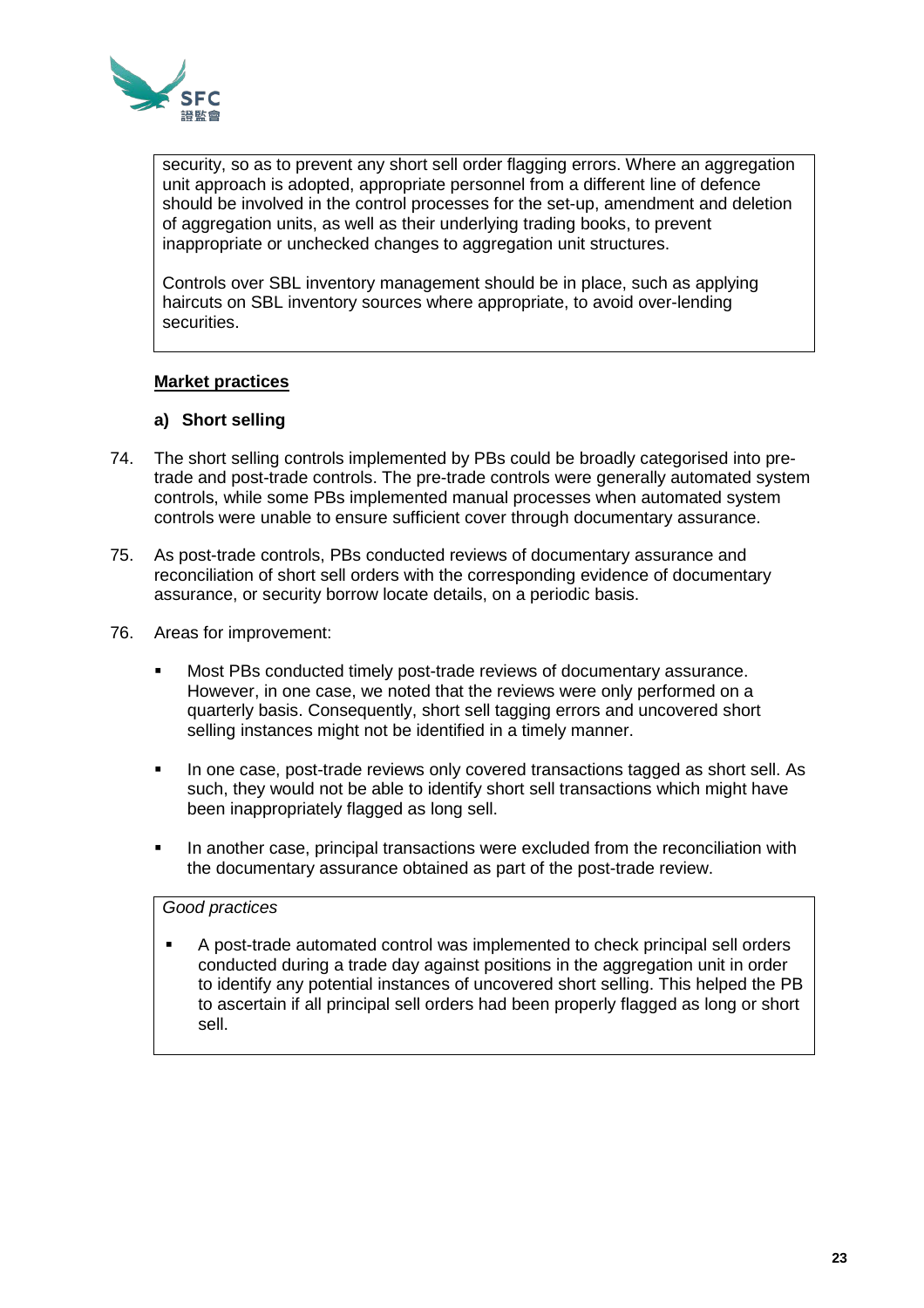

## **b) Aggregation units**

- 77. All PBs adopted the aggregation unit approach. PBs would map their trading books to specific aggregation units before trading. The positions of these trading books would form the underlying position data of the aggregation units. PBs generally relied on the accuracy of the underlying position data to determine whether they had a net long or short position in a particular security and tag the orders accordingly.
- 78. Most PBs relied on automated controls to ensure order flows were directed to the appropriate aggregation unit. This was usually done using system logic to channel trade orders, based on the nature of the transaction (eg, buy, long sell and short sell), to the corresponding aggregation unit from which it should be executed.
- 79. Some PBs implemented automated control procedures to prevent the creation of synthetic long inventory through short selling between internal aggregation units.
- 80. Areas for improvement:
	- Some PBs did not document in their policies and procedures the process for the setup or amendment of aggregation units or underlying trading books, and how the appropriateness of changes to aggregation units should be assessed.
	- Some PBs did not establish adequate controls for the reviews of the structures of aggregation units. For example, the reviews were not conducted with a minimum prescribed frequency and their objectives and parameters were unclear.
	- In one instance, the automated controls directing transactions to aggregation units could be overridden without a review to verify the appropriateness of the override.

#### *Good practices*

- **Some PBs involved the compliance function in the approval of changes to and** periodic reviews of aggregation unit structures.
- Some PBs required compliance to review internal transfers between accounts across aggregation units to ensure the movement of internal inventory across trading books and aggregation units was in compliance with regulatory requirements.
- One PB placed system trading restrictions which specifically prohibited trading in accounts which were not mapped to an associated aggregation unit.

## **c) Securities borrowing and lending**

- 81. The SBL desk's primary function was to actively manage inventory sources for securities borrowing and lending. The sources typically included rehypothecated client securities, internal trading desks and external lenders.
- 82. While the SBL desk might be able to obtain up-to-date system feeds for internal inventory, external inventory sources were generally not updated on a real-time basis. As such, the inventory tracked by the SBL desk (eg, shown in the SBL systems and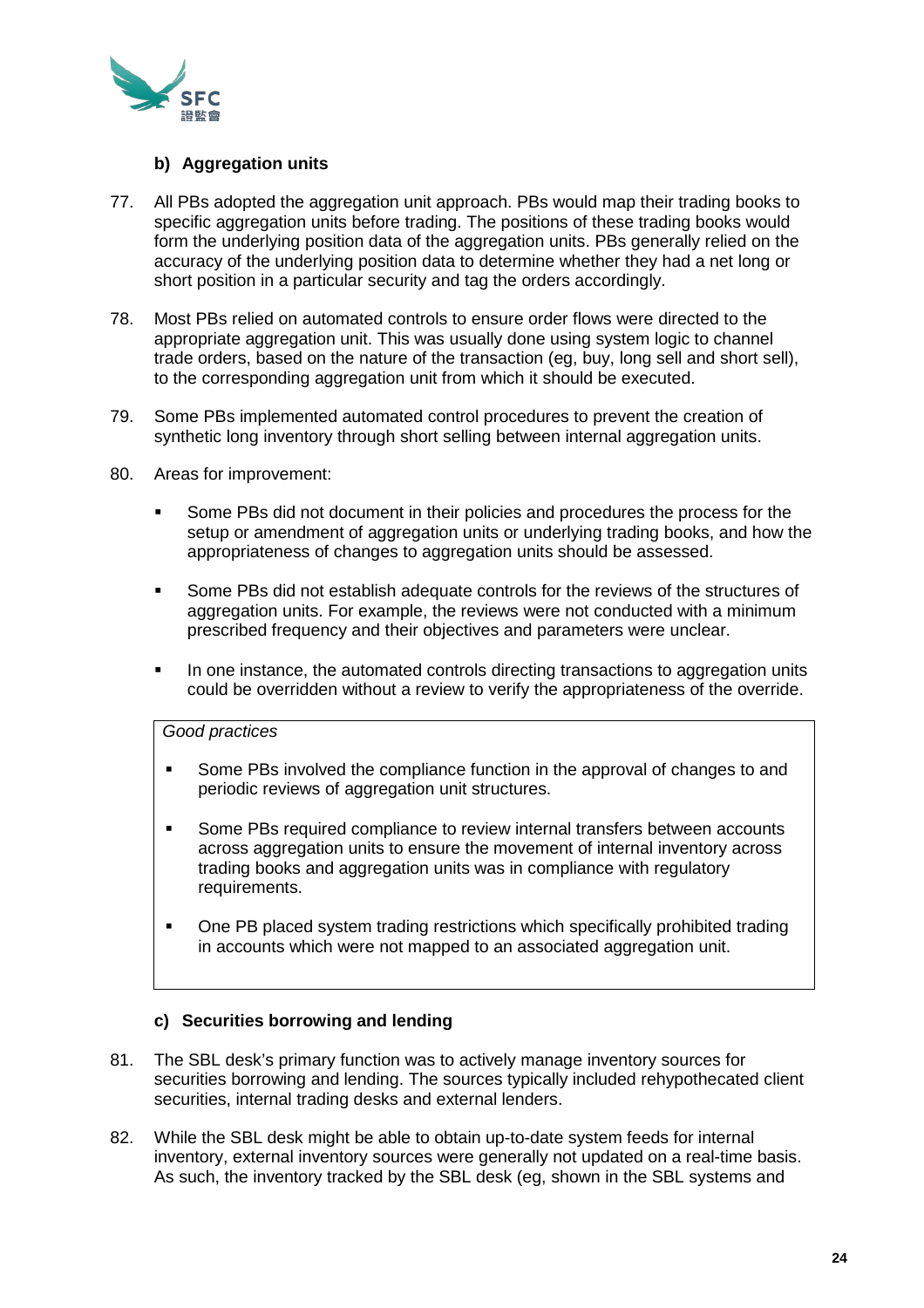

beginning of day reports) was only an indicative quantity and the SBL desk would actively monitor the available sources of inventory to determine their reliability or actively confirm the availability of securities as borrow requests were received.

- 83. Some PBs or their SBL desks implemented the following control procedures to avoid over-lending:
	- Assess the quantity of a short sell order against the indicative quantity available for lending prior to confirming a stock locate to a short seller. Insufficient inventory would trigger a further investigation or the order would be rejected.
	- Establishing haircuts to provide a buffer for the indicative stock quantity available for lending at an individual lender level based on various qualitative and quantitative factors, including the historical reliability of the lender's inventory data and the reputation of the lender.
	- Applying haircuts to or excluding internal sources of SBL inventory to avoid lending "unstable" securities, eg, inventory from trading desks with frequent or large changes in their investment portfolios.
	- **•** Conducting an on-going review of haircuts, periodically or upon the occurrence of a trigger event, to ensure they remain appropriate.
	- Excluding from the SBL inventory all securities from lenders whose data feeds had not been updated in the past 24 hours. Verifying the quantity of available stock with lenders before issuing a stock locate.
	- **Setting limits to trigger alerts informing the SBL desk of low SBL inventory of a** specific security and setting a hard limit to stop all short selling for a security if the available quantity fell below a certain level.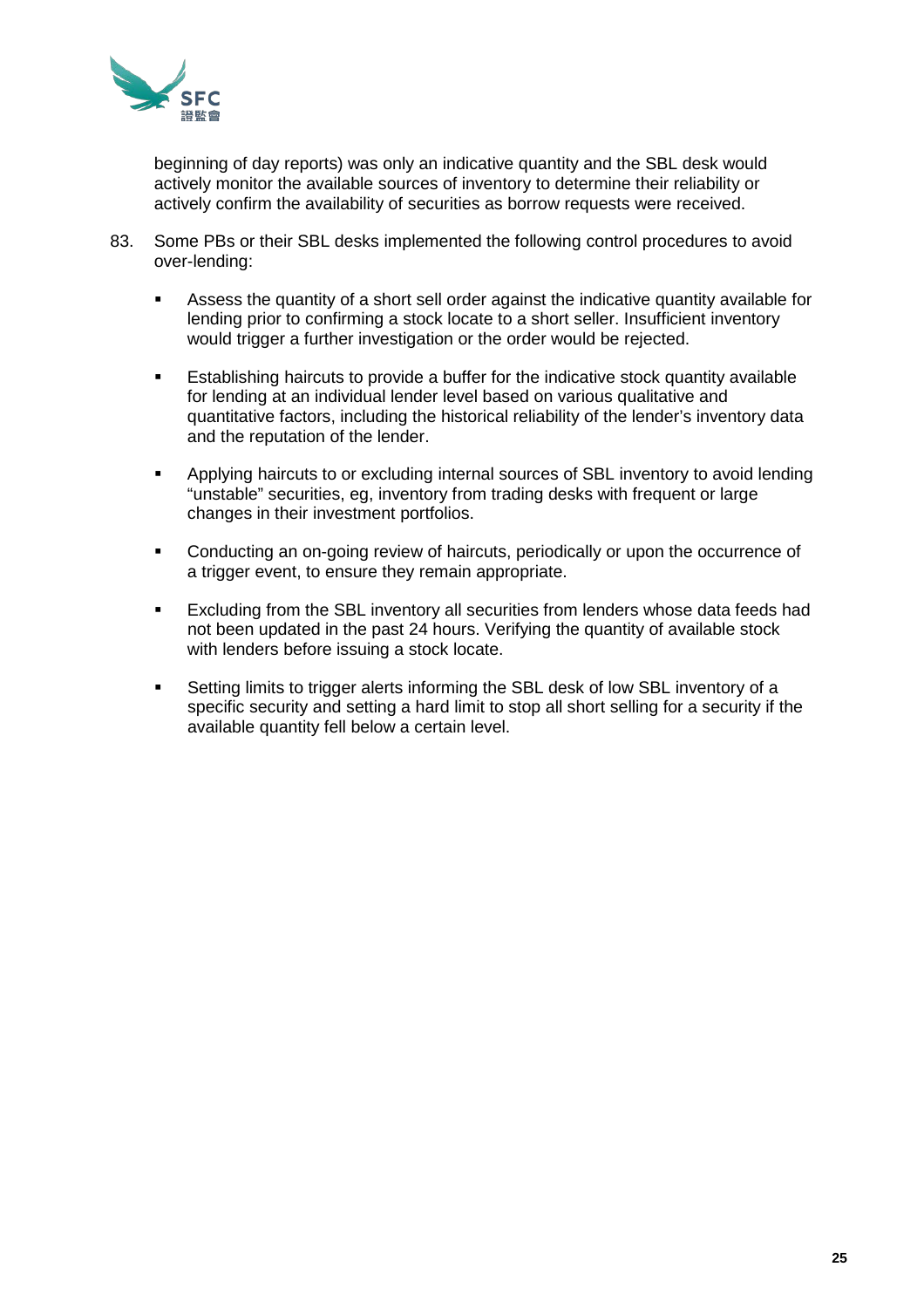

# **V. Handling of client assets**

- 84. Most PBs are financial institutions with branches and subsidiaries established in multiple jurisdictions. This network could be leveraged in the provision of custody services through custody agreements between the PBs and their affiliates. Alternatively, PBs may also use third-party sub-custodians to hold client assets.
- 85. While prime services clients may be contracted with group affiliates domiciled outside of Hong Kong, certain client assets may still be kept by the PBs in Hong Kong acting as a sub-custodian of these group affiliates. Furthermore, day-to-day activities in the Asia Pacific region, such as trade execution and settlement and the resolution of discrepancies identified in trade reconciliations with counterparties, are often handled and monitored by middle and back office functions, such as settlement and operations, located in Hong Kong. While the processes for computing client indebtedness for the rehypothecation<sup>[14](#page-25-0)</sup> of assets and recalling assets which are no longer available for rehypothecation are often automated, management supervisory reports allow PBs from all regions, including Hong Kong, to monitor and resolve issues as they arise.

## **Expected standards**

Given that client assets may be kept by PBs as sub-custodians, and in performing their role as the Asia hub for their groups, PBs may also be involved in the handling and returning of rehypothecated assets to clients. PBs should have sufficient controls in place to ensure client assets are promptly and properly accounted for and adequately safeguarded<sup>15</sup>.

Regardless of the type of custody arrangements under which client assets are held, PBs should properly maintain a client's entitlement to the relevant assets in their own books and records and keep client assets separate from the assets of the PB to ensure protection and prevent the misuse or offset of PBs' own liabilities.

Management oversight should be in place for the rehypothecation of client assets based on client indebtedness with adequate monitoring and controls established to ensure assets which are no longer available for rehypothecation are returned to clients in a timely manner.

#### **Market practices**

## **a) Asset segregation**

86. Asset segregation relates to the way in which client assets, including securities and money, were kept separate from the assets of PBs. Inadequate monitoring and controls over the segregation of client assets may result in a breach of contractual or regulatory requirements and may also lead to misuse of client assets.

<span id="page-25-0"></span><sup>14</sup> Rehypothecation is a method of re-pledging or reusing client assets which have been posted as collateral.

<span id="page-25-1"></span><sup>15</sup> General Principle 8 and paragraph 11.1 of the Code of Conduct.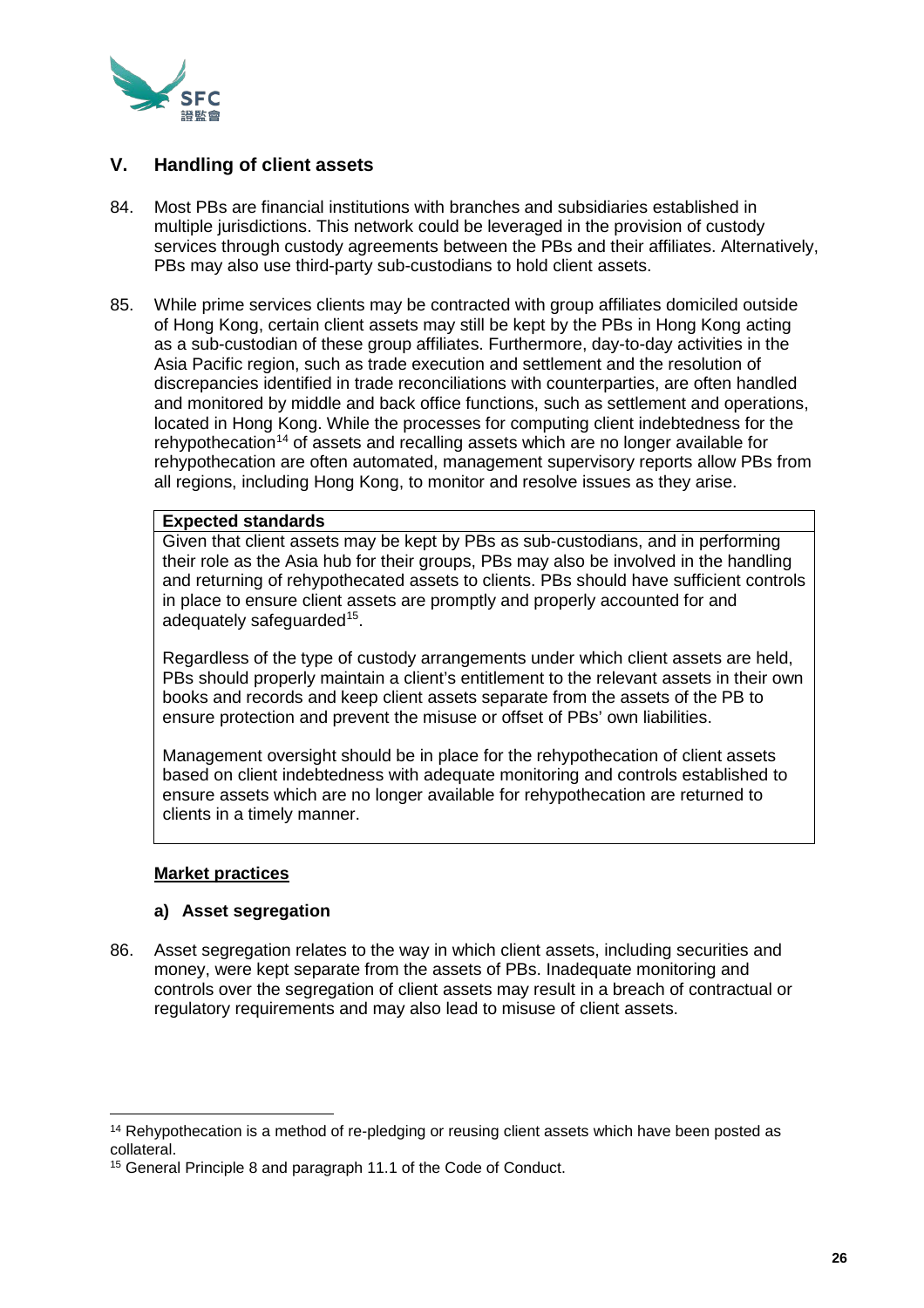

- 87. Below were some common custody arrangements offered by PBs:
	- **Pooled client accounts at a sub-custodian selected and managed by a PB**: Several clients had their assets pooled into the same segregated trust account held under the name of a PB. These assets would be identifiable as client assets of the PB.
	- **Individually segregated at a sub-custodian selected and managed by a PB**: Client assets were held through individually segregated accounts under the name of the client and identifiable as property owned by the client.
	- **Third-party custodian agreements**: Under a tri-party custody agreement<sup>16</sup>, clients directly contracted to hold their long positions with a custody bank of their choice and their short positions with a PB.
- 88. All PBs had in place procedures to ensure the maintenance of proper books and records of client assets. Where such assets were held by a sub-custodian, PBs had procedures in place to reconcile their internal records and custodians' records to ensure the completeness, accuracy and timeliness of the physical segregation and the protection of client assets.

## **b) Rehypothecation**

- 89. A PB's rehypothecation activities are limited by the level of the client's indebtedness and contractually agreed rehypothecation limits. PBs are required to return equivalent assets to clients when the client's indebtedness decreases. Inadequate monitoring and controls over the rehypothecation of client assets may lead to a breach of the regulatory requirements or the contractual rehypothecation limit.
- 90. Most PBs rehypothecated client assets. All had daily rehypothecation reports and processes in place to monitor calculations of client indebtedness and identify assets which were no longer available for rehypothecation.
- 91. Most PBs had policies and procedures in place to review the set-up and amendment of client asset terms (eg, rehypothecation limits) in the appropriate systems and ensure that such terms were accurate and in accordance with the client agreements.
- 92. Some PBs also provided clients with daily rehypothecation reports which included position-level details of the client assets rehypothecated by the PBs.
- 93. Areas for improvement:
	- In one case, a PB's policies and procedures did not sufficiently document the process and approval requirements for the amendment of rehypothecation limits within the PB's systems.

<span id="page-26-0"></span><sup>16</sup> This custody arrangement is not common as it could be costly for clients. PBs might charge higher margin financing rates due to the inability to rehypothecate clients' collateral. Daily asset segregation between the PB and the custody bank is also complex.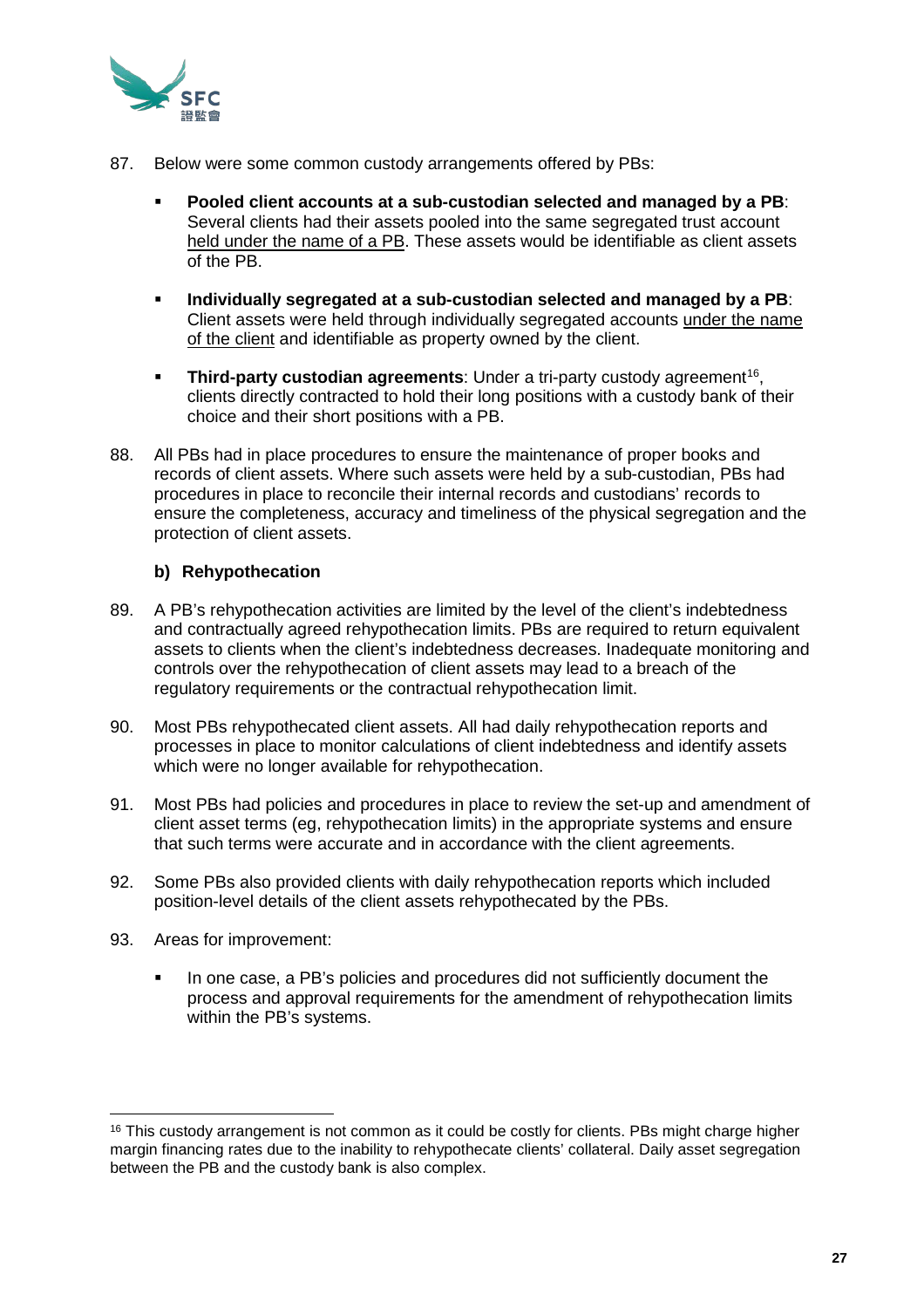

## *Good practices*

- Several PBs implemented a control to monitor rehypothecation at the individual client level which triggered automated alerts whenever a client's rehypothecation limit was changed in the system. The alert would require appropriate personnel, such as the operations team, to review the changes and validate that they conformed with the client agreement.
- **Some PBs implemented further measures to monitor rehypothecation at the** aggregate entity level. This allowed the PBs to identify and investigate anomalies in rehypothecation calculations (such as large day-to-day changes in overall client indebtedness).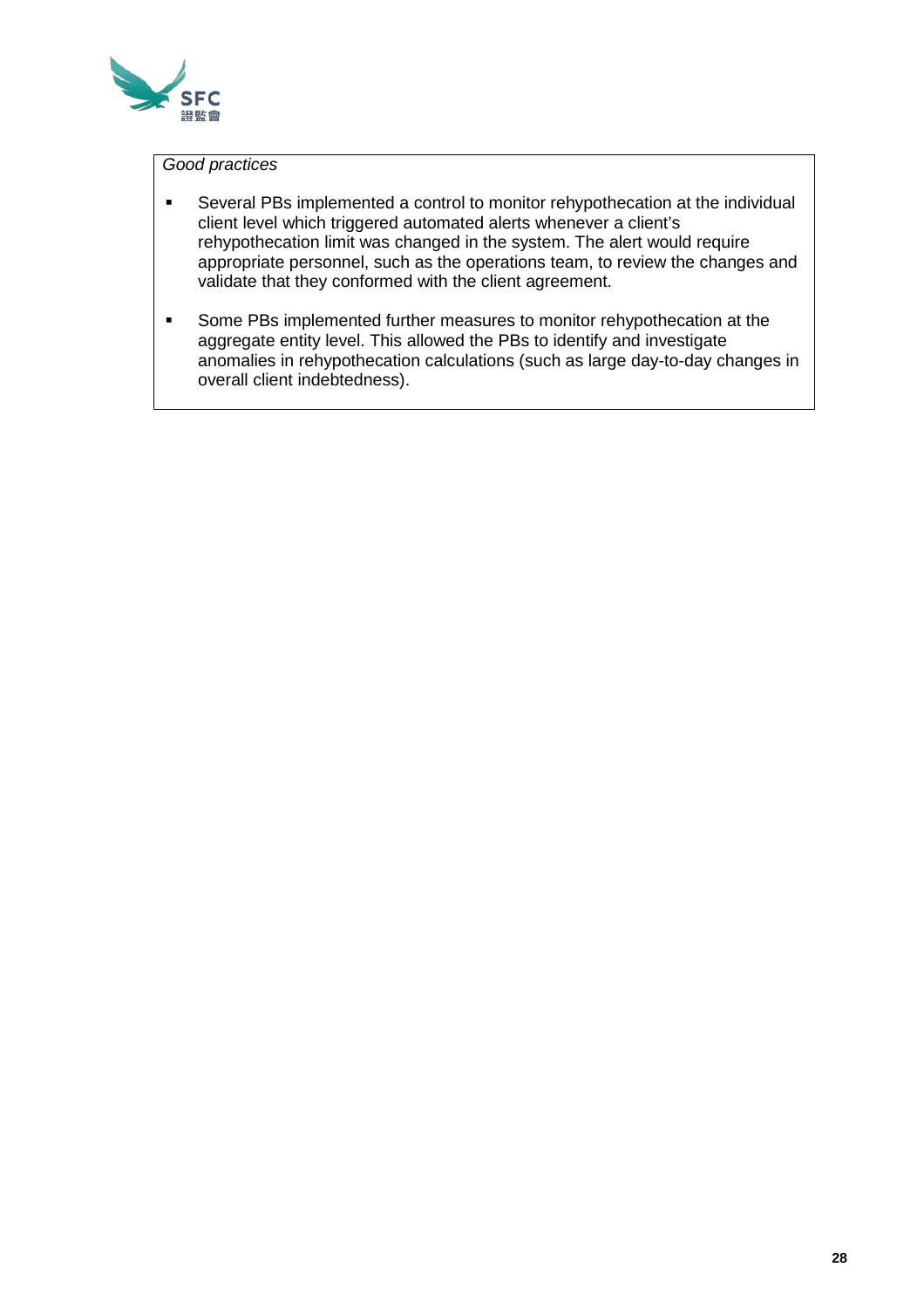

## **VI. Risk management and controls**

- 94. As previously discussed, financial institutions adopt a combination of centralised and regional risk management approaches, where the risk appetite and risk management framework are set at the group level and the regional or local office implements further policies taking local conditions into account. Financial institutions exercise governance and risk oversight of the prime services business through regional or local forums, and significant issues would be discussed at the global level.
- 95. PBs consider that the major risks they face are counterparty credit risk and the risk exposure from their trading portfolios. Liquidity risk is another major risk as the business activities of PBs use resources which need to be funded. While the first line of defence is primarily responsible for the management of daily prime services operations and monitoring liquidity risks, PBs generally have a comprehensive risk management framework carried out by the second line of defence to address major risks.

#### **Expected standards**

While PBs usually adopt the risk management framework set out at the group level, they should take reasonable steps to ensure that they operate within a holistic and robust risk management framework, with reporting and accountability processes clearly defined and suitably integrated across the different jurisdictions involved. PBs should overlay their risk management programmes with relevant local regulatory requirements and operational needs to ensure the standards are not less stringent than the applicable local rules.

In addition, PBs should establish and maintain effective policies and procedures to ensure the proper management of the risks to which they are exposed and that adequate information is provided to enable management to take appropriate and timely action to contain and otherwise adequately manage risks<sup>[17](#page-28-0)</sup>.

At a minimum, PBs should implement the following risk management measures in accordance with their business models to ensure the risks associated with the provision of prime services can be detected and mitigated effectively and in a timely manner:

- Risk limits should be established for individual funds, clients, counterparties, business units, specific risk categories, legal entities and others as appropriate. The risk limits should be periodically assessed for appropriateness, adherence to group policy and, where applicable, compliance with regulatory requirements both locally and at the group level.
- Monitoring procedures should be established to ensure that any breach of risk limits are escalated to management as well as independent control functions for appropriate follow-up actions.
- Stress testing should be conducted regularly to assess the impact of market stress on prime services activities. It should also be tailored to special situations, for example, when client portfolios hold illiquid positions or products with

<span id="page-28-0"></span><sup>17</sup> Management, Supervision and Internal Control Guidelines for Persons Licensed by or Registered with the Securities and Futures Commission.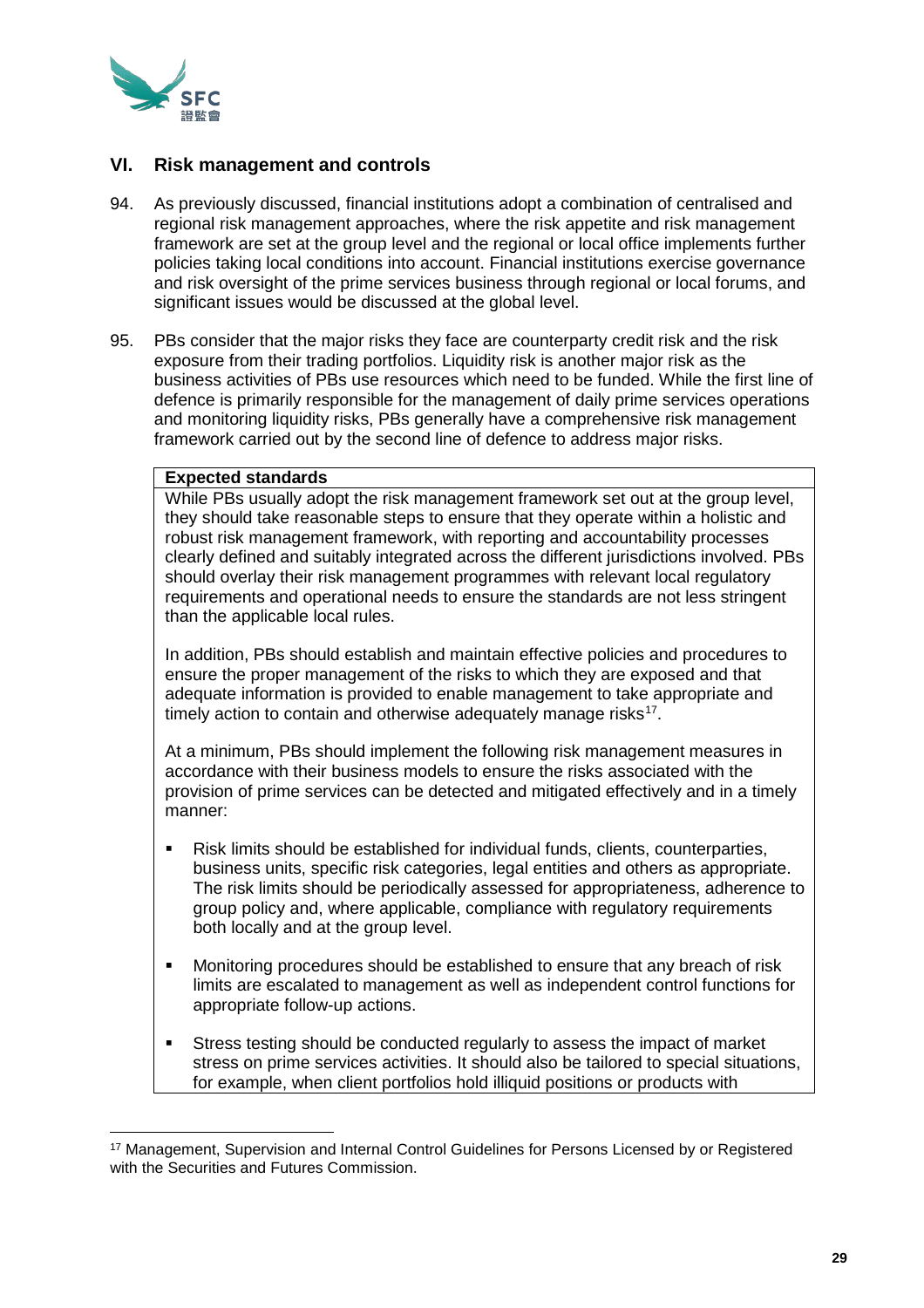

complex features and risk profiles and in cases where risk mismatches exist.

- Stress testing methodologies should be properly defined. They should cover extreme scenarios such as lack of market liquidity and flash crashes of securities or commodities prices. Methodologies should also be periodically reviewed.
- When issues are identified, they should be escalated to management in a timely manner for appropriate follow-up action. Contingency plans should be in place in the event of a "black swan" market scenario.

## **Market practices**

#### **a) Setting and monitoring credit limits**

- 96. PBs generally had comprehensive credit risk management frameworks in place with varying degrees of sophistication. Counterparty credit risk arising from prime services activities was covered as part of the group's or the PB's credit risk management processes.
- 97. Credit limits were established either at an individual hedge fund level or an aggregated fund manager level. Due to the wide scope of services under the prime services umbrella, product-based credit limits were also established.
- 98. For some PBs, credit limits were considered to be fungible and underutilised credit limits might be reallocated to different products. For other PBs, credit limits were measured based on an aggregated credit exposure metric and as such, could not be reallocated to different products.
- 99. Some PBs had established procedures to ensure credit analysts could consistently operate within the PBs' credit risk appetite when assigning credit limits. For example, where the proposed credit limits exceeded a set percentage of a client's net asset value, the proposal would be subject to an extended review and approval process.
- 100. The risk thresholds set for day-to-day monitoring were regularly reviewed and revised by the second line of defence (ie, credit risk management) to ensure the trigger levels for follow-up action remained appropriate.
- 101. Generally, credit risk exposure was minimised through the collection and monitoring of margin levels and collateral. As a result, margining and collateral valuation forms part of the PBs' credit risk management.
- 102. One PB was able to calculate profit and loss positions of its clients on a near real-time basis and could aggregate this data from a client level to the industry, regional or global levels as required. This enabled the second line of defence to be more responsive to potential changes in the market.

## **b) Credit risk stress testing**

103. Credit risk stress testing could help PBs assess their credit risk exposure during market distress. PBs primarily conducted credit risk stress testing through scenario analysis, including single-factor or multi factor-scenarios. Credit risk exposure was assessed in two phases: the first line of defence conducted credit risk stress testing specific to the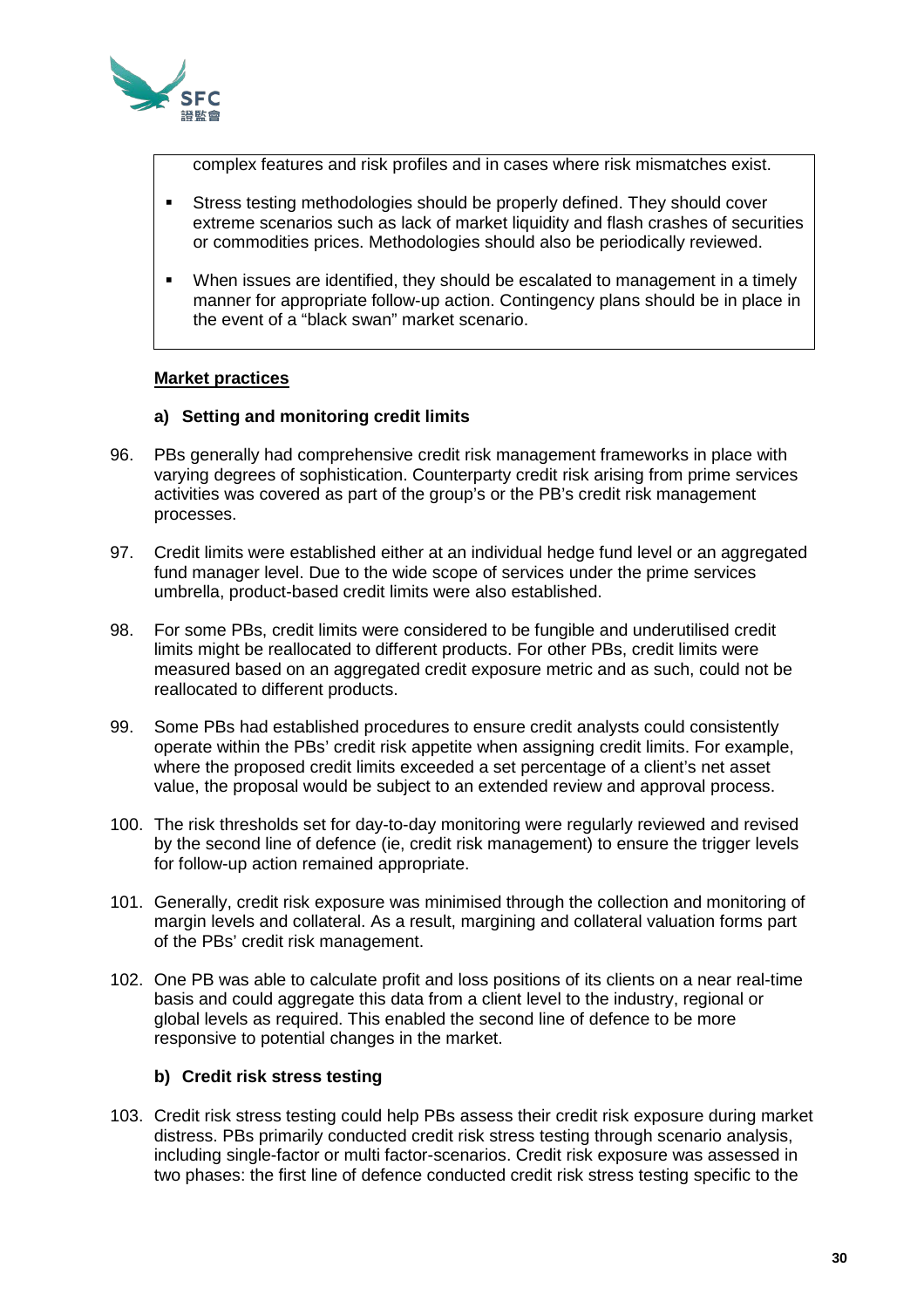

prime services exposure, mainly at the client portfolio level, to determine potential shortfalls in collateral under stressed conditions; the second line of defence tended to focus on a counterparty level. Most PBs conducted stress testing on a daily basis, although some conducted it on a weekly or monthly basis.

- 104. PBs generally had procedures in place to ensure stressed credit limit breaches were acted upon and escalated appropriately. Any unresolved breaches were further escalated to senior credit risk management for further review and action.
- 105. Most PBs periodically assessed their credit risk stress testing methodologies, with a focus on the robustness of the stress scenario assumptions, to ensure their appropriateness over time. There were also procedures in place to ensure proposed changes to the stress testing scenarios were reviewed and approved by senior management.
- 106. Areas for improvement:
	- In one instance, there was no formal process to periodically review the adequacy and appropriateness of the stress testing methodology adopted.

#### **c) Liquidity risk management**

- 107. PBs face liquidity and funding risks. In managing the sources and uses of funding, a PB might be exposed if it had insufficient liquidity or capital to meet on-going obligations or regulatory liquidity requirements, eg, due to a mismatch of its asset and liability profile.
- 108. Liquidity risk management of the prime services business operated as one component of the overall liquidity risk management framework which was established and operated at both the legal entity and group level of a financial institution. The collateralised nature of the prime services business enabled PBs to operate on a selffunding model through secured lending transactions. Shortfalls in liquidity management were supplemented by unsecured lending access from the group's centralised treasury function.
- 109. Liquidity risk management, acting as the second line of defence, established the liquidity risk framework and ensured that the liquidity and funding profiles of the prime services activities were not overly aggressive. The front office operated within the liquidity risk framework with oversight from liquidity risk management and also from treasury which acted as the central liquidity manager implementing the liquidity risk framework.
- 110. PBs established liquidity risk limits including:
	- Internalisation<sup>[18](#page-30-0)</sup> limits to restrict the level of internalisation a PB might utilise to manage the potential risk of facing sudden financing demands when a buyer or seller on one side of internalisation exited their position, placing an immediate strain on the PB's liquidity and funding position;

<span id="page-30-0"></span><sup>18</sup> Through internalising offsetting client positions.